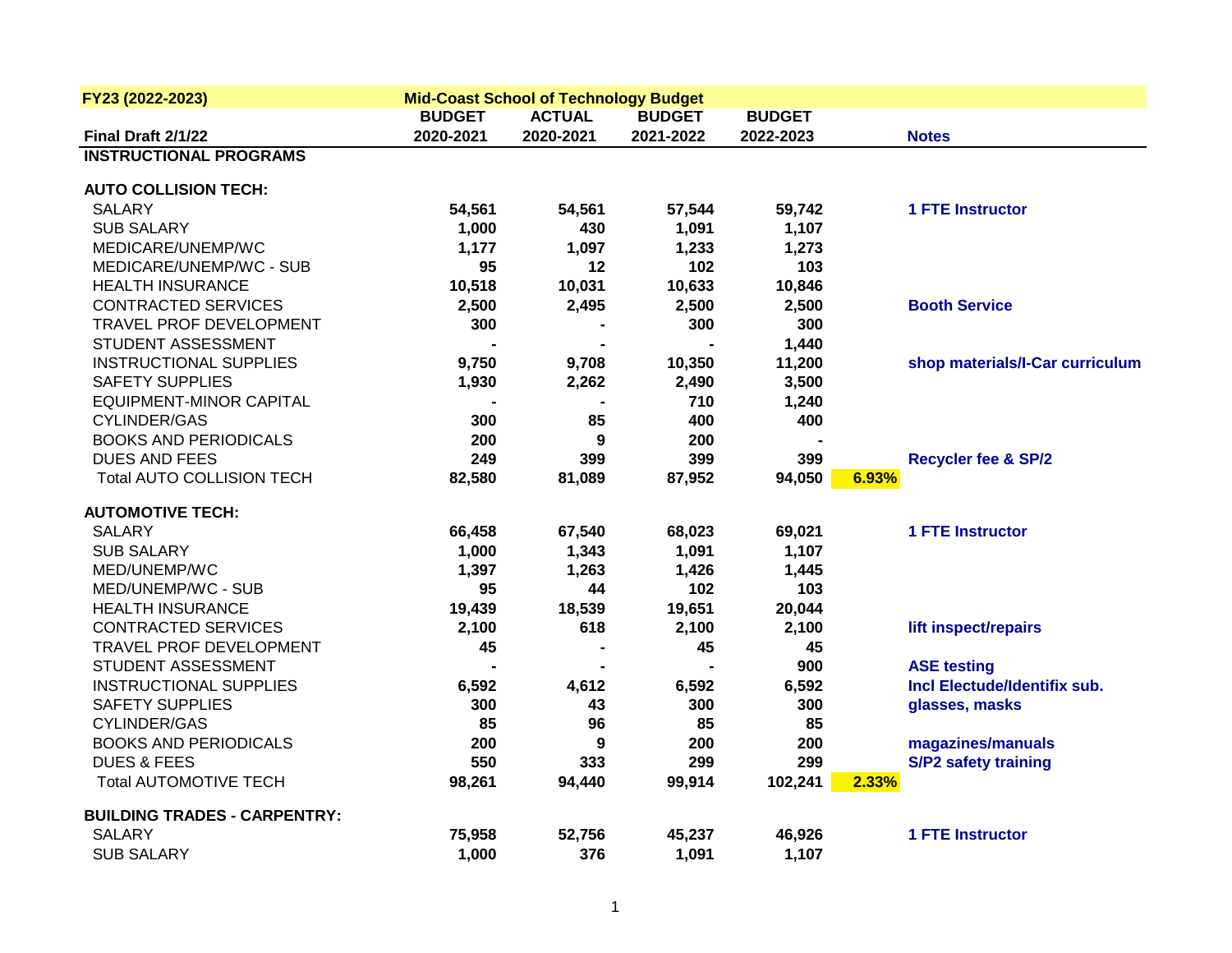| MED/UNEMP/WC                             | 1,573   | 1,185   | 1,005   | 103            |                         |
|------------------------------------------|---------|---------|---------|----------------|-------------------------|
| MED/UNEMP/WC - SUB                       | 95      | 11      | 102     | 103            |                         |
| <b>HEALTH INSURANCE</b>                  | 24,237  | 12,212  | 10,633  | 20,044         |                         |
| <b>INSTRUCTIONAL SUPPLIES</b>            | 4,000   | 3,392   | 4,000   | 4,000          | general bldg supplies   |
| <b>SAFETY SUPPLIES</b>                   | 350     | 31      | 700     | 400            | dust masks, first aid   |
| <b>BOOKS AND PERIODICALS</b>             | 150     |         | 1,134   |                |                         |
| <b>DUES AND FEES</b>                     |         |         |         | 200            | <b>NCCER</b>            |
| <b>Total BUILDING TRADES - CARPENTRY</b> | 107,363 | 69,963  | 63,902  | 72,883         | 14.05%                  |
| <b>CULINARY ARTS:</b>                    |         |         |         |                |                         |
| <b>SALARY</b>                            | 56,308  | 55,908  | 57,874  | 60,093         | <b>1 FTE Instructor</b> |
| <b>SALARY</b>                            | 49,591  | 48,991  | 50,890  |                |                         |
| SALARY - Ed Tech II                      | 22,228  | 21,972  | 23,124  | 23,960         | 1 FTE Ed Tech II        |
| <b>SUB SALARY</b>                        | 2,000   | 8,219   | 2,182   | 1,107          |                         |
| MED/UNEMP/WC                             | 1,199   | 1,055   | 1,239   | 1,280          |                         |
| MED/UNEMP/WC                             | 1,074   | 901     | 1,109   | $\blacksquare$ |                         |
| MED/UNEMP/WC - Ed Tech                   | 580     | 599     | 596     | 611            |                         |
| MED/UNEMP/WC - SUB                       | 190     | 328     | 204     | 103            |                         |
| <b>HEALTH INSURANCE</b>                  | 16,195  | 15,445  | 16,372  | 16,700         |                         |
| <b>HEALTH INSURANCE</b>                  | 19,439  | 21,590  | 24,502  | $\blacksquare$ |                         |
| <b>HEALTH INSURANCE</b>                  | 19,439  | 9,262   | 10,633  | 10,846         |                         |
| <b>CONTRACTED SERVICES</b>               | 1,500   | 1,597   | 1,500   | 750            | repairs, hood cleaning  |
| TRAVEL PROF DEVELOPMENT                  | 300     |         | 300     | 150            |                         |
| STUDENT ASSESSMENT                       |         |         |         | 360            | <b>ServSafe exams</b>   |
| INST. SUPPLIES- CLASSROOM                | 3,150   | 2,961   | 4,150   | 2,500          | non-perishables         |
| INSTRUCTIONAL SUPPLIES - FOOD            | 11,000  | 13,321  | 13,000  | 8,000          | food supplies           |
| <b>SAFETY SUPPLIES</b>                   | 600     |         | 600     | 300            | first aid/SP/2          |
| <b>EQUIPMENT - MINOR CAPITAL</b>         | 1,000   | 16      | 1,000   |                |                         |
| <b>BOOKS AND PERIODICALS</b>             | 40      |         | 40      | 100            |                         |
| <b>DUES AND FEES</b>                     | 100     | 100     | 100     | 100            | <b>Food License</b>     |
| <b>Total CULINARY ARTS</b>               | 205,933 | 202,266 | 209,415 | 126,960        | $-39.4%$                |
| <b>BAKING &amp; PASTRY</b>               |         |         |         |                |                         |
| <b>SALARY</b>                            |         |         |         | 52,666         |                         |
| <b>SUB SALARY</b>                        |         |         |         | 1,107          |                         |
| MED/UNEMP/WC                             |         |         |         | 1,142          |                         |
| MED/UNEMP/WC - SUB                       |         |         |         | 103            |                         |
| <b>HEALTH INSURANCE</b>                  |         |         |         | 24,992         |                         |
|                                          |         |         |         |                |                         |

1000-32620-1000-54300 CONTRACTED SERVICES **750 TRAVEL PROF DEVELOPMENT**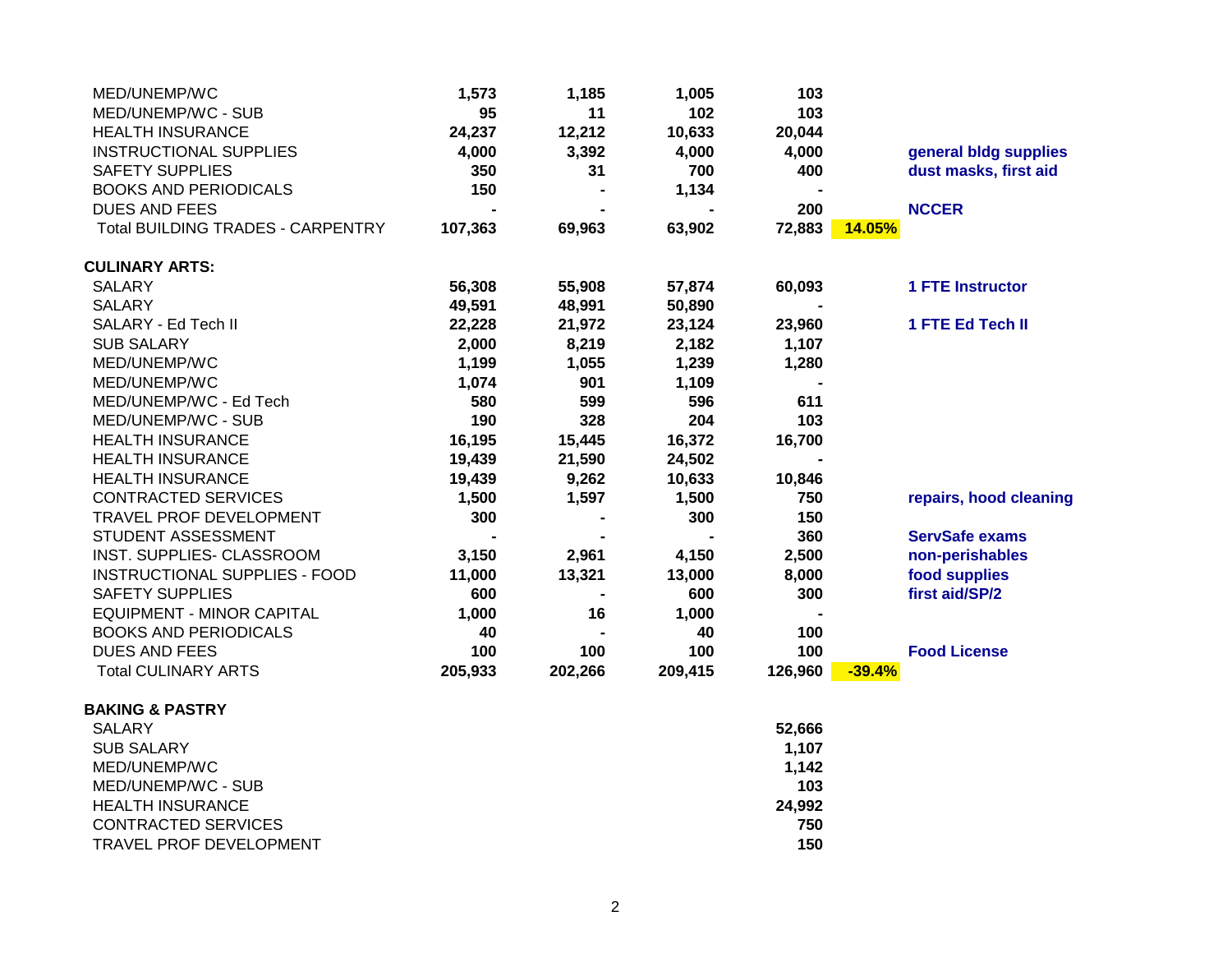| <b>BOOKS AND PERIODICALS</b><br>100<br><b>DUES AND FEES</b><br><b>Total BAKING &amp; PASTRY</b><br>92,170<br><b>DESIGN TECHNOLOGY:</b><br><b>1 FTE Instructor</b><br><b>SALARY</b><br>53,415<br>53,615<br>55,379<br>57,392<br><b>SUB SALARY</b><br>1,000<br>107<br>1,107<br>1,091<br>MED/UNEMP/WC<br>1,156<br>1,086<br>1,193<br>1,230<br>MED/UNEMP/WC - SUB<br>102<br>103<br>95<br>10<br><b>HEALTH INSURANCE</b><br>10,031<br>10,633<br>10,846<br>10,518<br>700<br>700<br><b>CONTRACTED SERVICES</b><br>700<br>100<br>TRAVEL PROF DEVELOPMENT<br><b>INSTRUCTIONAL SUPPLIES</b><br>5,265<br>Adobe license, ink, paper<br>5,083<br>6,399<br>6,206<br><b>SAFETY SUPPLIES</b><br>200<br>342<br>200<br>200<br>gaff tape/gloves<br><b>EQUIPMENT- MINOR CAPITAL</b><br>1,095<br>1,083<br>720<br>108<br>160<br><b>BOOKS AND PERIODICALS</b><br>154<br>170<br>magazines<br><b>DUES AND FEES</b><br><b>Total DESIGN TECHNOLOGY</b><br>73,698<br>76,577<br>77,954<br>1.8%<br>71,465<br>EMT:<br><b>SALARY</b><br>.5 FTE Instructor<br>29,656<br>29,657<br>30,767<br>31,903<br><b>SUB SALARY</b><br>500<br>537<br>546<br>554<br><b>EMT CLINICAL ASST</b><br>2,000<br>MED/UNEMP/WC<br>556<br>653<br>674<br>632<br>47<br>51<br>52<br>MED/UNEMP/WC--SUB<br>15<br>190<br>MED/UNEMP/WC--EMT ASST<br><b>HEALTH INSURANCE</b><br>12,118<br>11,557<br>12,251<br>12,496<br><b>CONTRACTED SERVICES</b><br>480<br>143<br>3,710<br>4,340<br><b>Training Center Affiliation</b><br>TRAVEL PROF DEVELOPMENT<br>100<br>STUDENT ASSESSMENT<br><b>NREMT</b> exams<br>1,260<br>$\blacksquare$<br><b>INSTRUCTIONAL SUPPLIES</b><br>3,361<br><b>Online learning codes</b><br>2,775<br>3,042<br>3,710<br><b>SAFETY SUPPLIES</b><br>315<br>131<br>275<br>920<br><b>EQUIPMENT- MINOR CAPITAL</b><br>71<br>252<br><b>CYLINDER/GAS</b><br>240<br>200<br><b>Oxygen cylinder refills</b> | STUDENT ASSESSMENT<br>INST. SUPPLIES- CLASSROOM<br>INSTRUCTIONAL SUPPLIES - FOOD<br><b>SAFETY SUPPLIES</b> |  | 360<br>2,500<br>8,000<br>300 | <b>ServSafe exams</b> |
|--------------------------------------------------------------------------------------------------------------------------------------------------------------------------------------------------------------------------------------------------------------------------------------------------------------------------------------------------------------------------------------------------------------------------------------------------------------------------------------------------------------------------------------------------------------------------------------------------------------------------------------------------------------------------------------------------------------------------------------------------------------------------------------------------------------------------------------------------------------------------------------------------------------------------------------------------------------------------------------------------------------------------------------------------------------------------------------------------------------------------------------------------------------------------------------------------------------------------------------------------------------------------------------------------------------------------------------------------------------------------------------------------------------------------------------------------------------------------------------------------------------------------------------------------------------------------------------------------------------------------------------------------------------------------------------------------------------------------------------------------------------------------------------------------------------------------------------------------|------------------------------------------------------------------------------------------------------------|--|------------------------------|-----------------------|
|                                                                                                                                                                                                                                                                                                                                                                                                                                                                                                                                                                                                                                                                                                                                                                                                                                                                                                                                                                                                                                                                                                                                                                                                                                                                                                                                                                                                                                                                                                                                                                                                                                                                                                                                                                                                                                                  | <b>EQUIPMENT - MINOR CAPITAL</b>                                                                           |  |                              |                       |
|                                                                                                                                                                                                                                                                                                                                                                                                                                                                                                                                                                                                                                                                                                                                                                                                                                                                                                                                                                                                                                                                                                                                                                                                                                                                                                                                                                                                                                                                                                                                                                                                                                                                                                                                                                                                                                                  |                                                                                                            |  |                              |                       |
|                                                                                                                                                                                                                                                                                                                                                                                                                                                                                                                                                                                                                                                                                                                                                                                                                                                                                                                                                                                                                                                                                                                                                                                                                                                                                                                                                                                                                                                                                                                                                                                                                                                                                                                                                                                                                                                  |                                                                                                            |  |                              |                       |
|                                                                                                                                                                                                                                                                                                                                                                                                                                                                                                                                                                                                                                                                                                                                                                                                                                                                                                                                                                                                                                                                                                                                                                                                                                                                                                                                                                                                                                                                                                                                                                                                                                                                                                                                                                                                                                                  |                                                                                                            |  |                              |                       |
|                                                                                                                                                                                                                                                                                                                                                                                                                                                                                                                                                                                                                                                                                                                                                                                                                                                                                                                                                                                                                                                                                                                                                                                                                                                                                                                                                                                                                                                                                                                                                                                                                                                                                                                                                                                                                                                  |                                                                                                            |  |                              |                       |
|                                                                                                                                                                                                                                                                                                                                                                                                                                                                                                                                                                                                                                                                                                                                                                                                                                                                                                                                                                                                                                                                                                                                                                                                                                                                                                                                                                                                                                                                                                                                                                                                                                                                                                                                                                                                                                                  |                                                                                                            |  |                              |                       |
|                                                                                                                                                                                                                                                                                                                                                                                                                                                                                                                                                                                                                                                                                                                                                                                                                                                                                                                                                                                                                                                                                                                                                                                                                                                                                                                                                                                                                                                                                                                                                                                                                                                                                                                                                                                                                                                  |                                                                                                            |  |                              |                       |
|                                                                                                                                                                                                                                                                                                                                                                                                                                                                                                                                                                                                                                                                                                                                                                                                                                                                                                                                                                                                                                                                                                                                                                                                                                                                                                                                                                                                                                                                                                                                                                                                                                                                                                                                                                                                                                                  |                                                                                                            |  |                              |                       |
|                                                                                                                                                                                                                                                                                                                                                                                                                                                                                                                                                                                                                                                                                                                                                                                                                                                                                                                                                                                                                                                                                                                                                                                                                                                                                                                                                                                                                                                                                                                                                                                                                                                                                                                                                                                                                                                  |                                                                                                            |  |                              |                       |
|                                                                                                                                                                                                                                                                                                                                                                                                                                                                                                                                                                                                                                                                                                                                                                                                                                                                                                                                                                                                                                                                                                                                                                                                                                                                                                                                                                                                                                                                                                                                                                                                                                                                                                                                                                                                                                                  |                                                                                                            |  |                              |                       |
|                                                                                                                                                                                                                                                                                                                                                                                                                                                                                                                                                                                                                                                                                                                                                                                                                                                                                                                                                                                                                                                                                                                                                                                                                                                                                                                                                                                                                                                                                                                                                                                                                                                                                                                                                                                                                                                  |                                                                                                            |  |                              |                       |
|                                                                                                                                                                                                                                                                                                                                                                                                                                                                                                                                                                                                                                                                                                                                                                                                                                                                                                                                                                                                                                                                                                                                                                                                                                                                                                                                                                                                                                                                                                                                                                                                                                                                                                                                                                                                                                                  |                                                                                                            |  |                              |                       |
|                                                                                                                                                                                                                                                                                                                                                                                                                                                                                                                                                                                                                                                                                                                                                                                                                                                                                                                                                                                                                                                                                                                                                                                                                                                                                                                                                                                                                                                                                                                                                                                                                                                                                                                                                                                                                                                  |                                                                                                            |  |                              |                       |
|                                                                                                                                                                                                                                                                                                                                                                                                                                                                                                                                                                                                                                                                                                                                                                                                                                                                                                                                                                                                                                                                                                                                                                                                                                                                                                                                                                                                                                                                                                                                                                                                                                                                                                                                                                                                                                                  |                                                                                                            |  |                              |                       |
|                                                                                                                                                                                                                                                                                                                                                                                                                                                                                                                                                                                                                                                                                                                                                                                                                                                                                                                                                                                                                                                                                                                                                                                                                                                                                                                                                                                                                                                                                                                                                                                                                                                                                                                                                                                                                                                  |                                                                                                            |  |                              |                       |
|                                                                                                                                                                                                                                                                                                                                                                                                                                                                                                                                                                                                                                                                                                                                                                                                                                                                                                                                                                                                                                                                                                                                                                                                                                                                                                                                                                                                                                                                                                                                                                                                                                                                                                                                                                                                                                                  |                                                                                                            |  |                              |                       |
|                                                                                                                                                                                                                                                                                                                                                                                                                                                                                                                                                                                                                                                                                                                                                                                                                                                                                                                                                                                                                                                                                                                                                                                                                                                                                                                                                                                                                                                                                                                                                                                                                                                                                                                                                                                                                                                  |                                                                                                            |  |                              |                       |
|                                                                                                                                                                                                                                                                                                                                                                                                                                                                                                                                                                                                                                                                                                                                                                                                                                                                                                                                                                                                                                                                                                                                                                                                                                                                                                                                                                                                                                                                                                                                                                                                                                                                                                                                                                                                                                                  |                                                                                                            |  |                              |                       |
|                                                                                                                                                                                                                                                                                                                                                                                                                                                                                                                                                                                                                                                                                                                                                                                                                                                                                                                                                                                                                                                                                                                                                                                                                                                                                                                                                                                                                                                                                                                                                                                                                                                                                                                                                                                                                                                  |                                                                                                            |  |                              |                       |
|                                                                                                                                                                                                                                                                                                                                                                                                                                                                                                                                                                                                                                                                                                                                                                                                                                                                                                                                                                                                                                                                                                                                                                                                                                                                                                                                                                                                                                                                                                                                                                                                                                                                                                                                                                                                                                                  |                                                                                                            |  |                              |                       |
|                                                                                                                                                                                                                                                                                                                                                                                                                                                                                                                                                                                                                                                                                                                                                                                                                                                                                                                                                                                                                                                                                                                                                                                                                                                                                                                                                                                                                                                                                                                                                                                                                                                                                                                                                                                                                                                  |                                                                                                            |  |                              |                       |
|                                                                                                                                                                                                                                                                                                                                                                                                                                                                                                                                                                                                                                                                                                                                                                                                                                                                                                                                                                                                                                                                                                                                                                                                                                                                                                                                                                                                                                                                                                                                                                                                                                                                                                                                                                                                                                                  |                                                                                                            |  |                              |                       |
|                                                                                                                                                                                                                                                                                                                                                                                                                                                                                                                                                                                                                                                                                                                                                                                                                                                                                                                                                                                                                                                                                                                                                                                                                                                                                                                                                                                                                                                                                                                                                                                                                                                                                                                                                                                                                                                  |                                                                                                            |  |                              |                       |
|                                                                                                                                                                                                                                                                                                                                                                                                                                                                                                                                                                                                                                                                                                                                                                                                                                                                                                                                                                                                                                                                                                                                                                                                                                                                                                                                                                                                                                                                                                                                                                                                                                                                                                                                                                                                                                                  |                                                                                                            |  |                              |                       |
|                                                                                                                                                                                                                                                                                                                                                                                                                                                                                                                                                                                                                                                                                                                                                                                                                                                                                                                                                                                                                                                                                                                                                                                                                                                                                                                                                                                                                                                                                                                                                                                                                                                                                                                                                                                                                                                  |                                                                                                            |  |                              |                       |
|                                                                                                                                                                                                                                                                                                                                                                                                                                                                                                                                                                                                                                                                                                                                                                                                                                                                                                                                                                                                                                                                                                                                                                                                                                                                                                                                                                                                                                                                                                                                                                                                                                                                                                                                                                                                                                                  |                                                                                                            |  |                              |                       |
|                                                                                                                                                                                                                                                                                                                                                                                                                                                                                                                                                                                                                                                                                                                                                                                                                                                                                                                                                                                                                                                                                                                                                                                                                                                                                                                                                                                                                                                                                                                                                                                                                                                                                                                                                                                                                                                  |                                                                                                            |  |                              |                       |
|                                                                                                                                                                                                                                                                                                                                                                                                                                                                                                                                                                                                                                                                                                                                                                                                                                                                                                                                                                                                                                                                                                                                                                                                                                                                                                                                                                                                                                                                                                                                                                                                                                                                                                                                                                                                                                                  |                                                                                                            |  |                              |                       |
|                                                                                                                                                                                                                                                                                                                                                                                                                                                                                                                                                                                                                                                                                                                                                                                                                                                                                                                                                                                                                                                                                                                                                                                                                                                                                                                                                                                                                                                                                                                                                                                                                                                                                                                                                                                                                                                  |                                                                                                            |  |                              |                       |
|                                                                                                                                                                                                                                                                                                                                                                                                                                                                                                                                                                                                                                                                                                                                                                                                                                                                                                                                                                                                                                                                                                                                                                                                                                                                                                                                                                                                                                                                                                                                                                                                                                                                                                                                                                                                                                                  |                                                                                                            |  |                              |                       |
|                                                                                                                                                                                                                                                                                                                                                                                                                                                                                                                                                                                                                                                                                                                                                                                                                                                                                                                                                                                                                                                                                                                                                                                                                                                                                                                                                                                                                                                                                                                                                                                                                                                                                                                                                                                                                                                  |                                                                                                            |  |                              |                       |
|                                                                                                                                                                                                                                                                                                                                                                                                                                                                                                                                                                                                                                                                                                                                                                                                                                                                                                                                                                                                                                                                                                                                                                                                                                                                                                                                                                                                                                                                                                                                                                                                                                                                                                                                                                                                                                                  |                                                                                                            |  |                              |                       |
|                                                                                                                                                                                                                                                                                                                                                                                                                                                                                                                                                                                                                                                                                                                                                                                                                                                                                                                                                                                                                                                                                                                                                                                                                                                                                                                                                                                                                                                                                                                                                                                                                                                                                                                                                                                                                                                  |                                                                                                            |  |                              |                       |
|                                                                                                                                                                                                                                                                                                                                                                                                                                                                                                                                                                                                                                                                                                                                                                                                                                                                                                                                                                                                                                                                                                                                                                                                                                                                                                                                                                                                                                                                                                                                                                                                                                                                                                                                                                                                                                                  | <b>BOOKS AND PERIODICALS</b>                                                                               |  |                              |                       |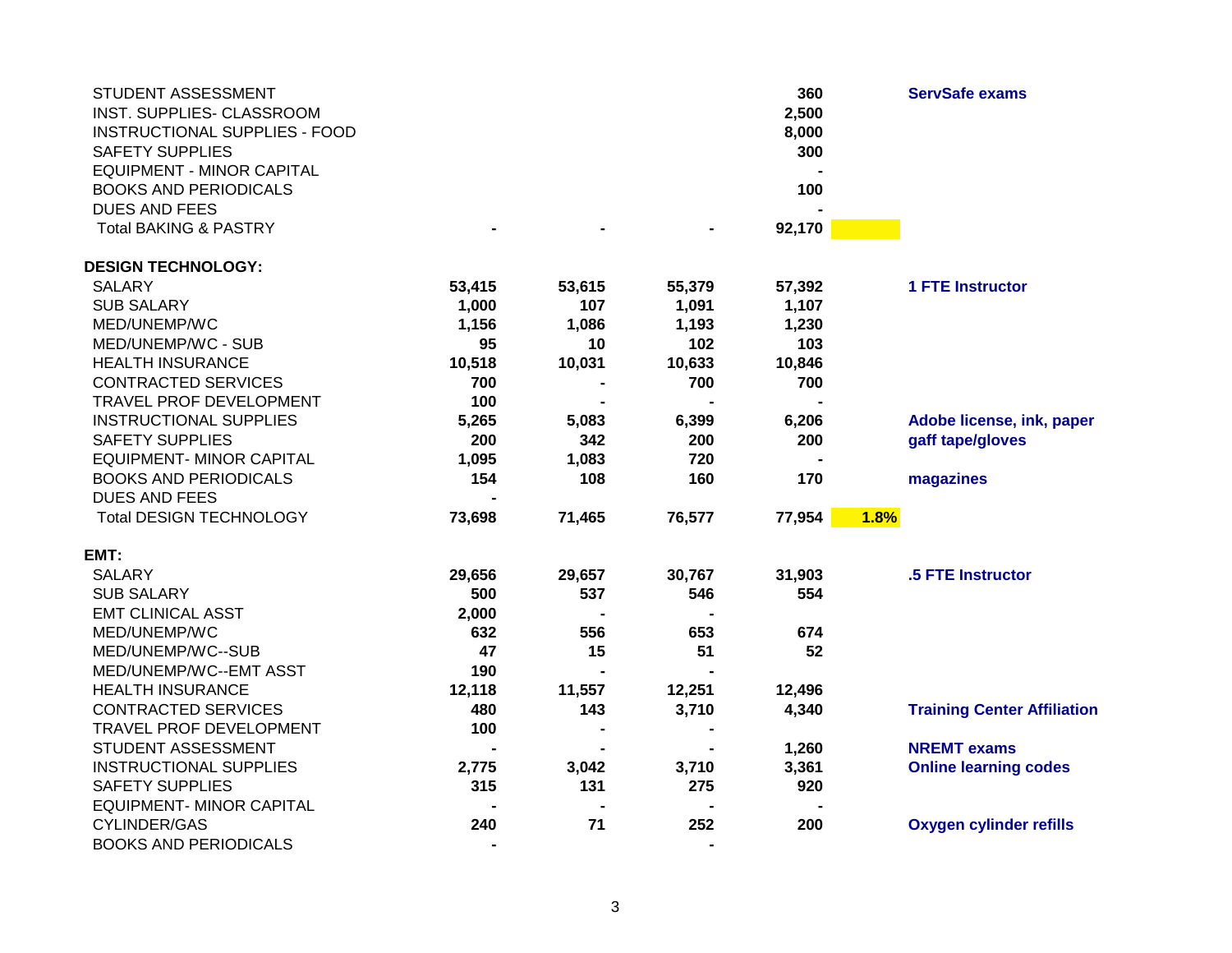| 49,521<br><b>Total EMT</b><br>45,920<br>56,012<br>52,557<br>6.6%<br><b>FIREFIGHTING:</b><br><b>SALARY</b><br>29,657<br>30,767<br>31,903<br>29,656<br><b>SUB SALARY</b><br>500<br>483<br>546<br>554 | .5 FTE Instructor                     |
|----------------------------------------------------------------------------------------------------------------------------------------------------------------------------------------------------|---------------------------------------|
|                                                                                                                                                                                                    |                                       |
|                                                                                                                                                                                                    |                                       |
|                                                                                                                                                                                                    |                                       |
|                                                                                                                                                                                                    |                                       |
| 633<br>556<br>653<br>674<br>MED/UNEMP/WC                                                                                                                                                           |                                       |
| 14<br>51<br>52<br>MED/UNEMP/WC--SUB<br>48                                                                                                                                                          |                                       |
| <b>HEALTH INSURANCE</b><br>12,119<br>11,558<br>12,251<br>12,496                                                                                                                                    |                                       |
| 710<br>950<br><b>CONTRACTED SERVICES</b><br>840<br>2,050                                                                                                                                           | <b>Flow/pump/aerial ladder tests</b>  |
| TRAVEL PROF DEVELOPMENT<br>100                                                                                                                                                                     |                                       |
| 200<br>270<br><b>INSTRUCTIONAL SUPPLIES</b><br>4,250<br>1,620                                                                                                                                      | <b>Includes online learning codes</b> |
| 970<br><b>SAFETY SUPPLIES</b><br>600<br>580<br>800                                                                                                                                                 | <b>Firefighting gloves/FIT tests</b>  |
| <b>EQUIPMENT- MINOR CAPITAL</b><br>1,150<br>1,107<br>708<br>1,250                                                                                                                                  | <b>Truck fittings/training prop</b>   |
| <b>CYLINDER/GAS</b><br>160<br>23                                                                                                                                                                   |                                       |
| ENERGY-PROPANE<br>200<br>200<br>200                                                                                                                                                                |                                       |
| 300<br>420<br>250<br><b>DUES AND FEES</b>                                                                                                                                                          | <b>Burn bldg rental</b>               |
| <b>Total FIREFIGHTING</b><br>46,377<br>45,087<br>51,595<br>52,019<br>0.8%                                                                                                                          |                                       |
| <b>EXPLORATORY - OHS</b>                                                                                                                                                                           |                                       |
| <b>SALARY</b><br>68,958<br>70,040<br>70,523<br>70,021                                                                                                                                              | <b>1.0 FTE Instructor</b>             |
| SALARY - Ed Tech<br>24,179<br>22,201<br>23,611<br>24,447                                                                                                                                           | 1 FTE Ed Tech III                     |
| SALARY - Sub<br>1,000<br>1,091<br>1,107                                                                                                                                                            |                                       |
| 1,444<br>1,382<br>1,473<br>1,463<br>MED/UNEMP/WC                                                                                                                                                   |                                       |
| 519<br>605<br>620<br>MED/UNEMP/WC - Ed Tech<br>615                                                                                                                                                 |                                       |
| 95<br>102<br>103<br>MED/UNEMP/WC - Sub                                                                                                                                                             |                                       |
| 10,518<br><b>HEALTH INSURANCE</b><br>10,031<br>10,633<br>24,992                                                                                                                                    |                                       |
| <b>HEALTH INSURANCE - Ed Tech</b>                                                                                                                                                                  |                                       |
| 650<br>STUDENT ASSESSMENT<br><b>OSHA10 exams</b>                                                                                                                                                   |                                       |
| <b>INSTRUCTIONAL SUPPLIES</b><br>2,287<br>3,334<br>3,314<br>2,808                                                                                                                                  | <b>CNC/wood materials</b>             |
| <b>SAFETY SUPPLIES</b><br>254<br>126<br>151<br>55                                                                                                                                                  |                                       |
| <b>EQUIPMENT- MINOR CAPITAL</b><br>881<br>766<br>1,180                                                                                                                                             | <b>Miter saw/Scroll saw</b>           |
| <b>BOOKS AND PERIODICALS</b><br>640<br>116                                                                                                                                                         |                                       |
| <b>ACTE dues</b><br><b>DUES AND FEES</b><br>80                                                                                                                                                     |                                       |
| <b>Total EXPLORATORY MCST</b><br>111,577<br>107,543<br>112,493<br>126,803<br>12.7%                                                                                                                 |                                       |
| <b>EXPLORATORY - MVHS</b>                                                                                                                                                                          |                                       |
| <b>SALARY</b><br>51,491<br>55,166<br>59,019<br>53,390                                                                                                                                              | <b>1.0 FTE Instructor</b>             |
| SALARY-TRANS<br>2,600<br>bus driver                                                                                                                                                                |                                       |
| 1,000<br>SALARY - Sub<br>1,091<br>1,107                                                                                                                                                            |                                       |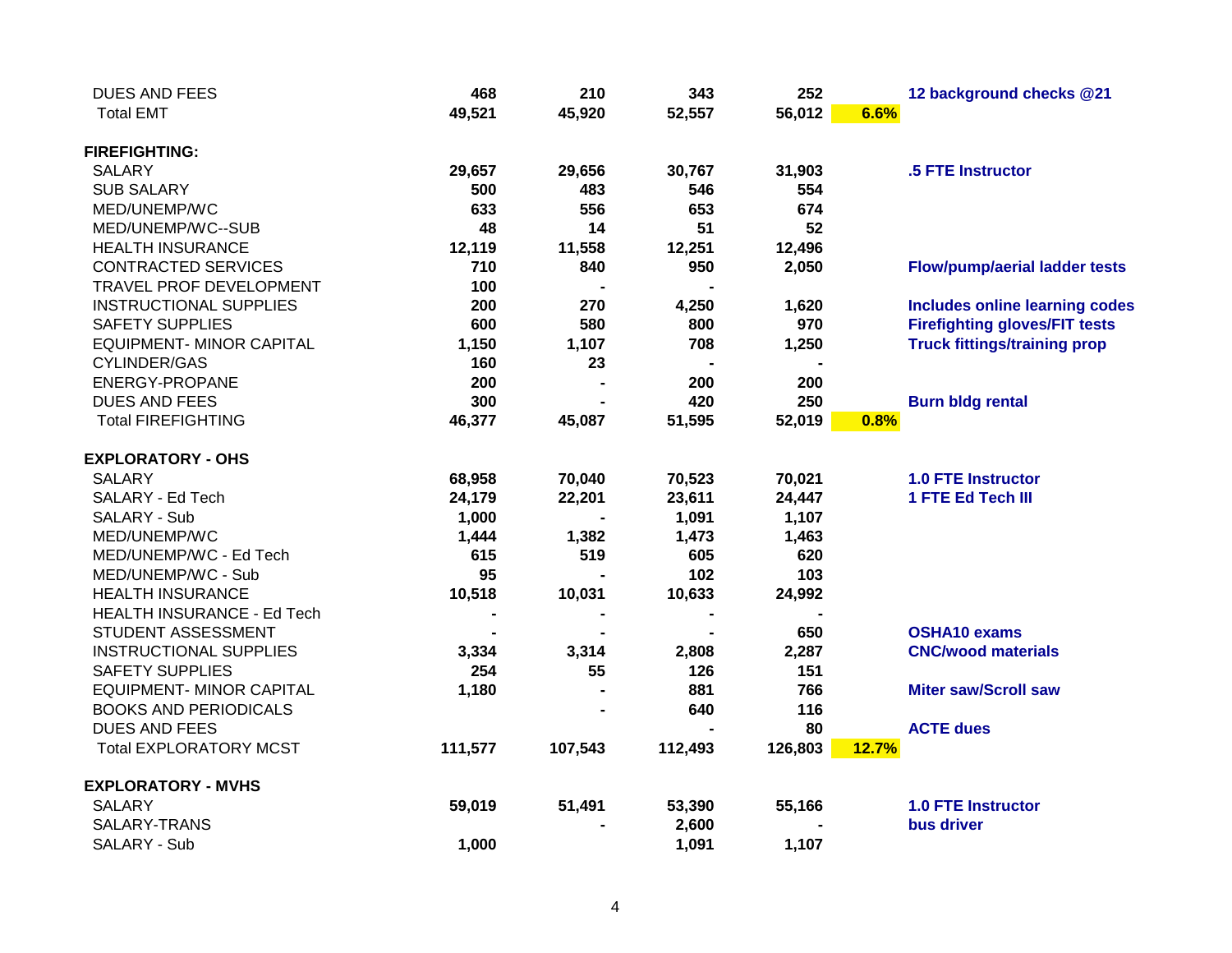| MED/UNEMP/WC                     | 1,223  | 1,048  | 1,156  | 1,189  |                         |
|----------------------------------|--------|--------|--------|--------|-------------------------|
| MED/UNEMP/WC-TRANS               |        |        | 368    |        |                         |
| MED/UNEMP/WC - Sub               | 95     |        | 102    | 103    |                         |
| <b>HEALTH INSURANCE</b>          | 19,439 |        |        |        |                         |
| HEALTH INSURANCE-TRANS           |        |        | 2,127  |        |                         |
| TRAVEL PROF DEVELOPMENT          | 250    |        | 250    |        |                         |
| STUDENT ASSESSMENT               |        |        |        | 600    | <b>OSHA10 exams</b>     |
| <b>INSTRUCTIONAL SUPPLIES</b>    | 3,500  | 2,918  | 3,002  | 3,056  |                         |
| <b>SAFETY SUPPLIES</b>           | 250    | 31     | 179    | 290    |                         |
| <b>DUES AND FEES</b>             | 150    |        |        | 80     | <b>ACTE dues</b>        |
| <b>Total EXPLORATORY:</b>        | 84,926 | 55,488 | 64,265 | 61,591 | $-4.2%$                 |
| <b>EXPLORATORY - CHRHS</b>       |        |        |        |        |                         |
| <b>SALARY</b>                    | 59,019 | 21,567 | 22,205 | 27,515 | .5 FTE Instructor       |
| SALARY - Sub                     | 1,000  |        | 546    | 554    |                         |
| MED/UNEMP/WC                     | 1,223  | 505    | 495    | 593    |                         |
| MED/UNEMP/WC - Sub               | 95     |        | 51     | 52     |                         |
| <b>HEALTH INSURANCE</b>          | 19,439 | 4,180  | 5,317  | 12,496 |                         |
| <b>CONTRACTED SERVICES</b>       |        |        |        | 200    | tool sharpening         |
| TRAVEL PROF DEVELOPMENT          | 250    |        |        |        |                         |
| <b>INSTRUCTIONAL SUPPLIES</b>    | 3,500  | 1,476  | 2,472  | 3,262  |                         |
| <b>SAFETY SUPPLIES</b>           | 250    | 16     | 124    | 264    |                         |
| <b>EQUIPMENT- MINOR CAPITAL</b>  |        |        | 880    |        |                         |
| <b>BOOKS AND PERIODICALS</b>     |        |        |        | 301    | Wooden boat publ.       |
| <b>DUES AND FEES</b>             | 150    |        |        |        |                         |
| <b>Total EXPLORATORY:</b>        | 84,926 | 27,744 | 32,089 | 45,237 | 41.0%                   |
| <b>HISTORY - SOCIAL STUDIES:</b> |        |        |        |        |                         |
| <b>SALARY</b>                    | 57,019 | 57,019 | 59,205 | 61,106 | <b>1 FTE Instructor</b> |
| <b>SUB SALARY</b>                | 500    | 322    | 1,091  | 1,107  |                         |
| MED/UNEMP/WC                     | 1,223  | 1,062  | 1,263  | 1,298  |                         |
| MED/UNEMP/WC--SUB                | 48     | 16     | 102    | 103    |                         |
| <b>HEALTH INSURANCE</b>          | 24,237 | 23,115 | 24,502 | 24,992 |                         |
| TRAVEL PROF DEVELOPMENT          | 50     |        |        |        |                         |
| <b>INSTRUCTIONAL SUPPLIES</b>    | 750    | 63     | 1,000  | 1,000  |                         |
| <b>EQUIPMENT- MINOR CAPITAL</b>  | 499    |        |        |        |                         |
| <b>BOOKS AND PERIODICALS</b>     | 200    |        |        |        |                         |
| <b>DUES AND FEES</b>             |        |        | 79     | 145    | <b>NCSS membership</b>  |
| Total HISTORY - SOCIAL STUDIES   | 84,526 | 81,597 | 87,242 | 89,751 | 2.9%                    |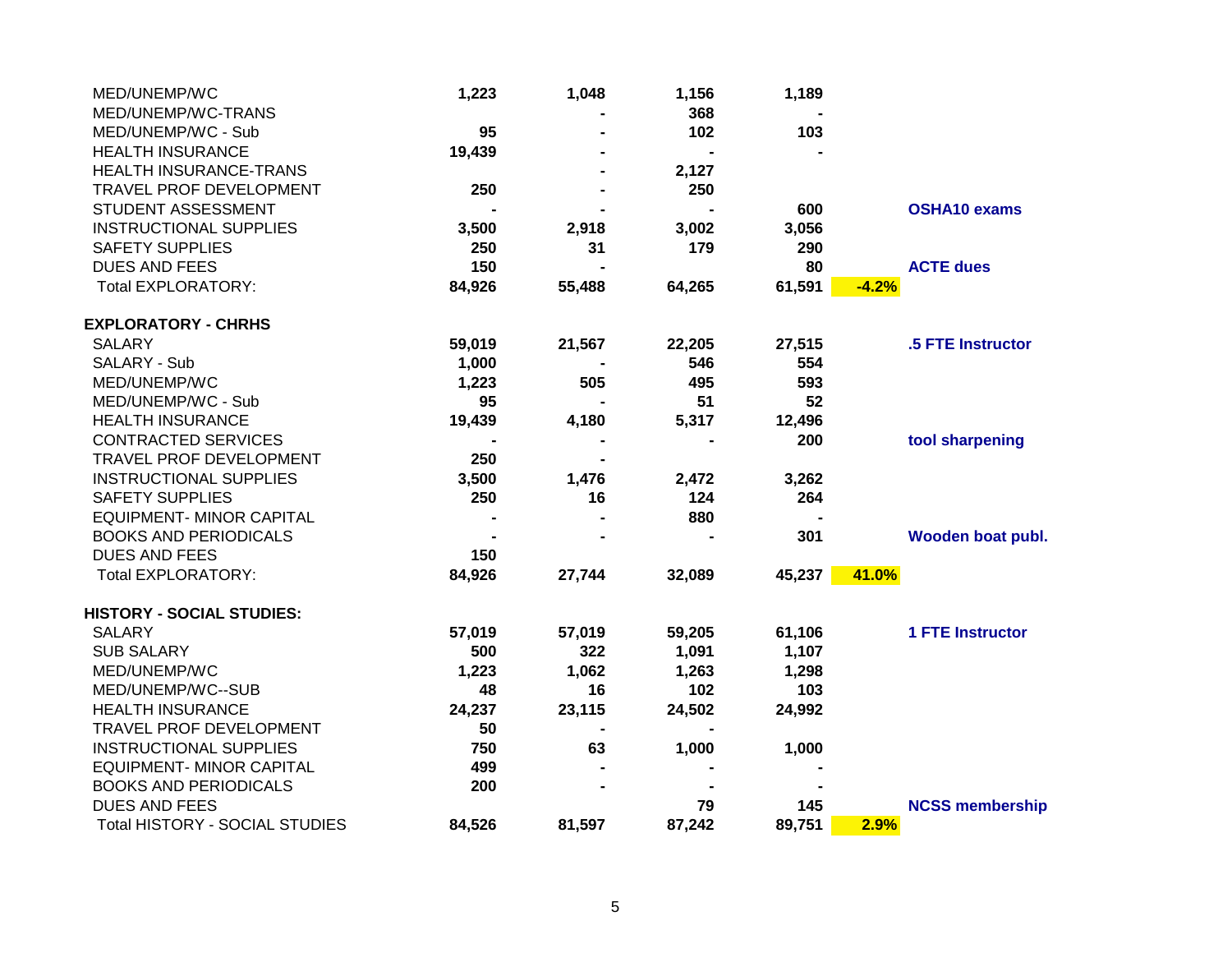| <b>ISLESBORO - HORTICULTURE:</b> |        |        |        |         |      |                                    |
|----------------------------------|--------|--------|--------|---------|------|------------------------------------|
| <b>SALARY</b>                    | 24,025 | 20,349 | 25,032 | 28,696  |      | .5 FTE Instructor                  |
| MED/UNEMP/WC                     | 612    | 316    | 631    | 699     |      |                                    |
| <b>HEALTH INSURANCE</b>          | 9,720  | 9,916  | 12,251 | 12,496  |      |                                    |
| TRAVEL PROF DEVELOPMENT          | 200    |        | 200    |         |      |                                    |
| <b>INSTRUCTIONAL SUPPLIES</b>    | 3,000  | 2,864  | 3,000  | 3,000   |      |                                    |
| Total ISLESBORO - HORTICULTURE   | 37,557 | 33,445 | 41,114 | 44,891  | 9.2% |                                    |
| <b>MACHINE SHOP:</b>             |        |        |        |         |      |                                    |
| <b>SALARY</b>                    | 66,458 | 67,740 | 68,023 | 69,021  |      | <b>1 FTE Instructor</b>            |
| <b>SUB SALARY</b>                | 1,000  |        | 1,091  | 1,107   |      |                                    |
| MED/UNEMP/WC                     | 1,397  | 1,305  | 1,426  | 1,445   |      |                                    |
| MED/UNEMP/WC - SUB               | 95     |        | 102    | 103     |      |                                    |
| <b>HEALTH INSURANCE</b>          | 19,439 | 18,539 | 19,651 | 20,044  |      |                                    |
| <b>CONTRACTED SERVICES</b>       | 1,300  |        | 1,500  | 2,750   |      | <b>Machine repairs/maintenance</b> |
| STUDENT ASSESSMENT               |        |        |        | 1,500   |      | <b>NIMS testing</b>                |
| <b>INSTRUCTIONAL SUPPLIES</b>    | 6,000  | 5,891  | 6,310  | 7,500   |      |                                    |
| <b>SAFETY SUPPLIES</b>           | 87     | 43     | 120    | 120     |      |                                    |
| <b>EQUIPMENT- MINOR CAPITAL</b>  |        |        | 1,426  | 1,490   |      |                                    |
| <b>BOOKS AND PERIODICALS</b>     | 1,300  | 42     | 50     |         |      |                                    |
| <b>DUES AND FEES</b>             |        |        |        |         |      |                                    |
| <b>Total MACHINE SHOP</b>        | 97,076 | 93,560 | 99,699 | 105,080 | 5.4% |                                    |
| <b>MARINE TECHNOLOGY:</b>        |        |        |        |         |      |                                    |
| <b>SALARY</b>                    | 66,458 | 51,121 | 53,217 | 55,029  |      | <b>1 FTE Instructor</b>            |
| <b>SUB SALARY</b>                | 1,000  | 215    | 1,091  | 1,107   |      |                                    |
| MED/UNEMP/WC                     | 1,397  | 952    | 1,153  | 1,186   |      |                                    |
| MED/UNEMP/WC - SUB               | 95     | 13     | 102    | 103     |      |                                    |
| <b>HEALTH INSURANCE</b>          | 19,439 | 20,934 | 24,502 | 24,992  |      |                                    |
| <b>CONTRACTED SERVICES</b>       | 500    |        | 500    | 500     |      | <b>Machine repairs</b>             |
| TRAVEL PROF DEVELOPMENT          | 200    | 166    |        |         |      |                                    |
| <b>INSTRUCTIONAL SUPPLIES</b>    | 4,000  | 3,847  | 4,000  | 3,400   |      | Fiberglass, resin, etc.            |
| <b>SAFETY SUPPLIES</b>           | 750    | 381    | 750    | 440     |      | <b>Gloves, aprons</b>              |
| <b>BOOKS AND PERIODICALS</b>     | 250    | 297    | 425    | 990     |      | <b>ABYC</b> texts                  |
| <b>DUES &amp; FEES</b>           | 350    | 609    | 600    | 609     |      | <b>ABYC dues</b>                   |
| <b>Total MARINE TECHNOLOGY</b>   | 94,439 | 78,535 | 86,340 | 88,356  | 2.3% |                                    |
| <b>MATH:</b>                     |        |        |        |         |      |                                    |
| <b>SALARY</b>                    | 55,915 | 48,049 | 50,064 | 51,790  |      | <b>1 FTE Instructor</b>            |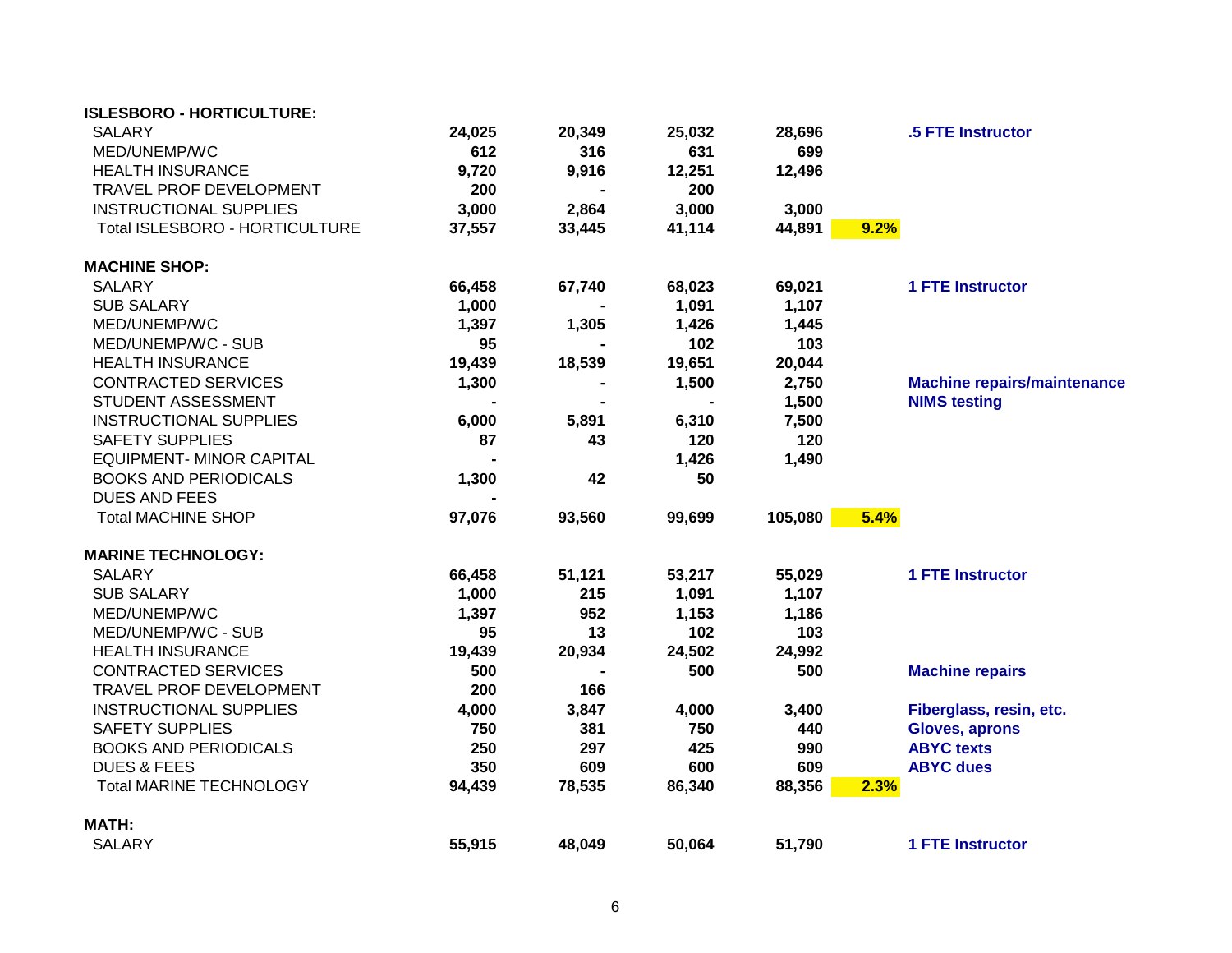| 500    | 752    | 1,091  | 1,107           |                 |                                     |
|--------|--------|--------|-----------------|-----------------|-------------------------------------|
| 1,202  | 1,099  | 1,094  | 1,126           |                 |                                     |
| 48     | 21     | 102    | 103             |                 |                                     |
|        |        |        |                 |                 |                                     |
| 200    |        | 200    | 200             |                 |                                     |
| 852    | 900    |        |                 |                 | <b>Kuta/Math IXL licenses</b>       |
| 100    |        | 100    | 100             |                 |                                     |
| 144    |        | 100    | 200             |                 | <b>Teach.com membership</b>         |
| 75,156 | 59,181 | 65,316 | 66,472          | 1.8%            |                                     |
|        |        |        |                 |                 |                                     |
| 33,229 | 33,770 | 34,012 | 34,511          |                 | .5 FTE Instructor                   |
| 500    | 81     | 546    | 554             |                 |                                     |
| 698    | 669    | 713    | 723             |                 |                                     |
| 47     | 7      | 51     | 52              |                 |                                     |
| 5,259  | 5,016  | 5,317  | 5,423           |                 |                                     |
| 100    |        | 100    | 100             |                 |                                     |
|        |        |        | 480             |                 | <b>Nat'l Health Science Assess.</b> |
| 375    | 135    | 365    | 375             |                 |                                     |
| 45     |        | 45     | 45              |                 |                                     |
|        |        | 10     |                 |                 |                                     |
| 40,253 | 39,678 | 41,158 | 42,263          | 2.7%            |                                     |
|        |        |        |                 |                 |                                     |
| 33,229 | 33,770 | 34,012 | 34,511          |                 | .5 FTE Instructor                   |
|        |        | 5,200  | 3,495           |                 | clinical transport                  |
| 3,342  | 3,968  | 3,342  | 3,600           |                 |                                     |
| 500    |        | 546    | 554             |                 |                                     |
| 699    | 669    | 713    | 494             |                 |                                     |
| 317    | 357    | 317    | 338             |                 |                                     |
| 48     |        | 51     | 52              |                 |                                     |
|        |        | 737    | 494             |                 |                                     |
| 5,259  | 5,016  | 5,317  | 5,423           |                 |                                     |
|        |        | 4,253  | 1,410           |                 | bus driver ins.                     |
| 100    |        | 100    | 100             |                 |                                     |
|        |        |        | 720             |                 | <b>CNA Exams</b>                    |
| 1,125  | 732    | 1,125  | 1,125           |                 |                                     |
| 45     | 55     | 45     | 45              |                 |                                     |
| 20     | 70     | 10     |                 |                 |                                     |
| 44,684 | 44,637 | 55,767 | 52,361          | $-6.1%$         |                                     |
|        | 16,195 | 8,360  | 10,633<br>1,932 | 10,846<br>1,000 |                                     |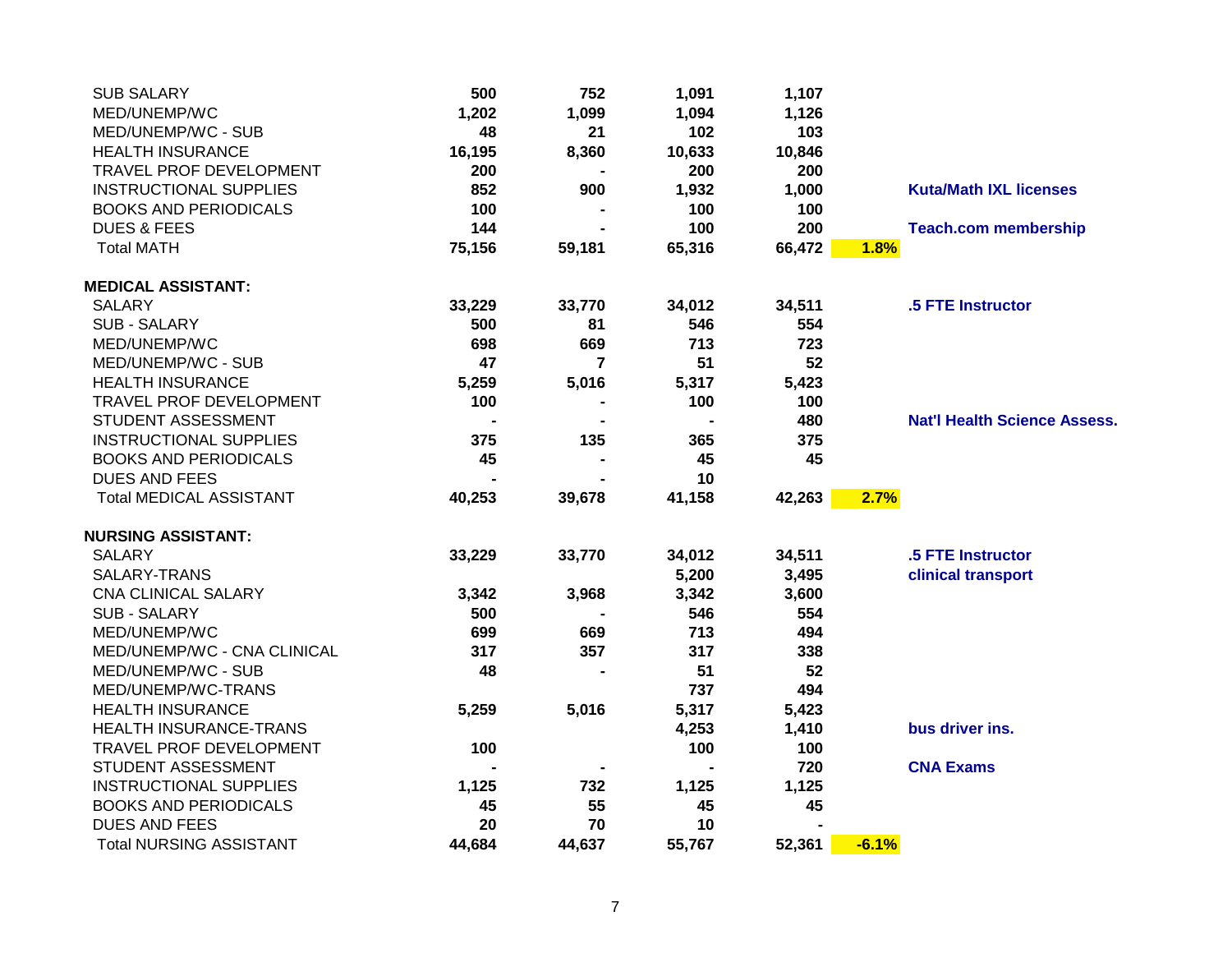| <b>OUTDOOR LEADERSHIP:</b>                |        |        |        |         |       |                                 |
|-------------------------------------------|--------|--------|--------|---------|-------|---------------------------------|
| <b>SALARY</b>                             | 52,638 | 52,838 | 54,388 | 42,001  |       | <b>1 FTE Instructor</b>         |
| SALARY-TRANS                              |        |        | 5,200  | 15,595  |       | bus driver                      |
| <b>SUB SALARY</b>                         | 1,000  |        | 1,091  | 20,809  |       | Long term sub                   |
| MED/UNEMP/WC                              | 1,142  | 1,053  | 1,174  | 945     |       |                                 |
| MED/UNEMP/WC - SUB                        | 95     |        | 102    | 1,849   |       |                                 |
| MED/UNEMP/WC-TRANS                        |        |        | 737    | 2,206   |       |                                 |
| <b>HEALTH INSURANCE</b>                   | 10,518 | 10,031 | 10,633 | 10,846  |       |                                 |
| HEALTH INSURANCE-TRANS                    |        |        | 4,253  | 6,291   |       | bus driver ins.                 |
| <b>CONTRACTED SERVICES</b>                | 16,250 | 15,520 | 16,145 | 19,040  |       | <b>Equip rental, Asst Guide</b> |
| TRAVEL PROF DEVELOPMENT                   | 700    |        | 700    | 700     |       |                                 |
| STUDENT ASSESSMENT                        |        |        |        | 3,132   |       | <b>Maine Guide/WFA exams</b>    |
| <b>INSTRUCTIONAL SUPPLIES</b>             | 952    | 980    | 632    | 500     |       |                                 |
| <b>SAFETY SUPPLIES</b>                    | 250    | 248    | 400    | 400     |       |                                 |
| <b>EQUIPMENT- MINOR CAPITAL</b>           | 500    | 495    | 1,800  | 500     |       |                                 |
| <b>BOOKS AND PERIODICALS</b>              | 200    | 190    | 200    | 200     |       |                                 |
| <b>DUES AND FEES</b>                      | 244    | 540    | 165    | 360     |       |                                 |
| Total OUTDOOR LEADERSHIP                  | 84,489 | 81,896 | 97,620 | 125,374 | 28.4% |                                 |
| <b>PRE-ENGINEERING:</b>                   |        |        |        |         |       |                                 |
| SALARY                                    | 42,729 | 31,068 | 22,205 | 27,515  |       | .5 FTE Instructor               |
| <b>SUB SALARY</b>                         | 500    |        | 546    | 554     |       |                                 |
| MED/UNEMP/WC                              | 966    | 677    | 495    | 593     |       |                                 |
| MED/UNEMP/WC - SUB                        | 48     |        | 51     | 52      |       |                                 |
| <b>HEALTH INSURANCE</b>                   | 12,119 | 8,032  | 5,317  | 12,496  |       |                                 |
| TRAVEL PROF DEVELOPMENT                   | 133    |        |        |         |       |                                 |
| <b>INSTRUCTIONAL SUPPLIES</b>             | 3,764  | 2,364  | 3,030  | 3,200   |       |                                 |
| <b>SAFETY SUPPLIES</b>                    | 40     | 31     | 45     | 100     |       |                                 |
| <b>EQUIPMENT- MINOR CAPITAL</b>           |        |        | 420    |         |       |                                 |
| <b>DUES AND FEES</b>                      |        |        |        |         |       |                                 |
| <b>Total ENGINEERING SCIENCE AND TECH</b> | 60,299 | 42,172 | 32,108 | 44,510  | 38.6% |                                 |
| <b>SCHOOL TO CAREER - CHRHS:</b>          |        |        |        |         |       |                                 |
| <b>SALARY</b>                             | 71,958 | 72,203 | 73,523 | 71,521  |       | <b>1 FTE Instructor</b>         |
| <b>SUB SALARY</b>                         |        | 2,861  |        | 1,107   |       |                                 |
| MED/UNEMP/WC                              | 1,444  | 1,355  | 1,473  | 1,491   |       |                                 |
| MED/UNEMP/WC - SUB                        |        | 258    |        | 103     |       |                                 |
| <b>HEALTH INSURANCE</b>                   | 19,439 | 18,539 | 19,651 | 20,044  |       |                                 |
| <b>TRAVEL</b>                             | 700    |        | 700    | 600     |       |                                 |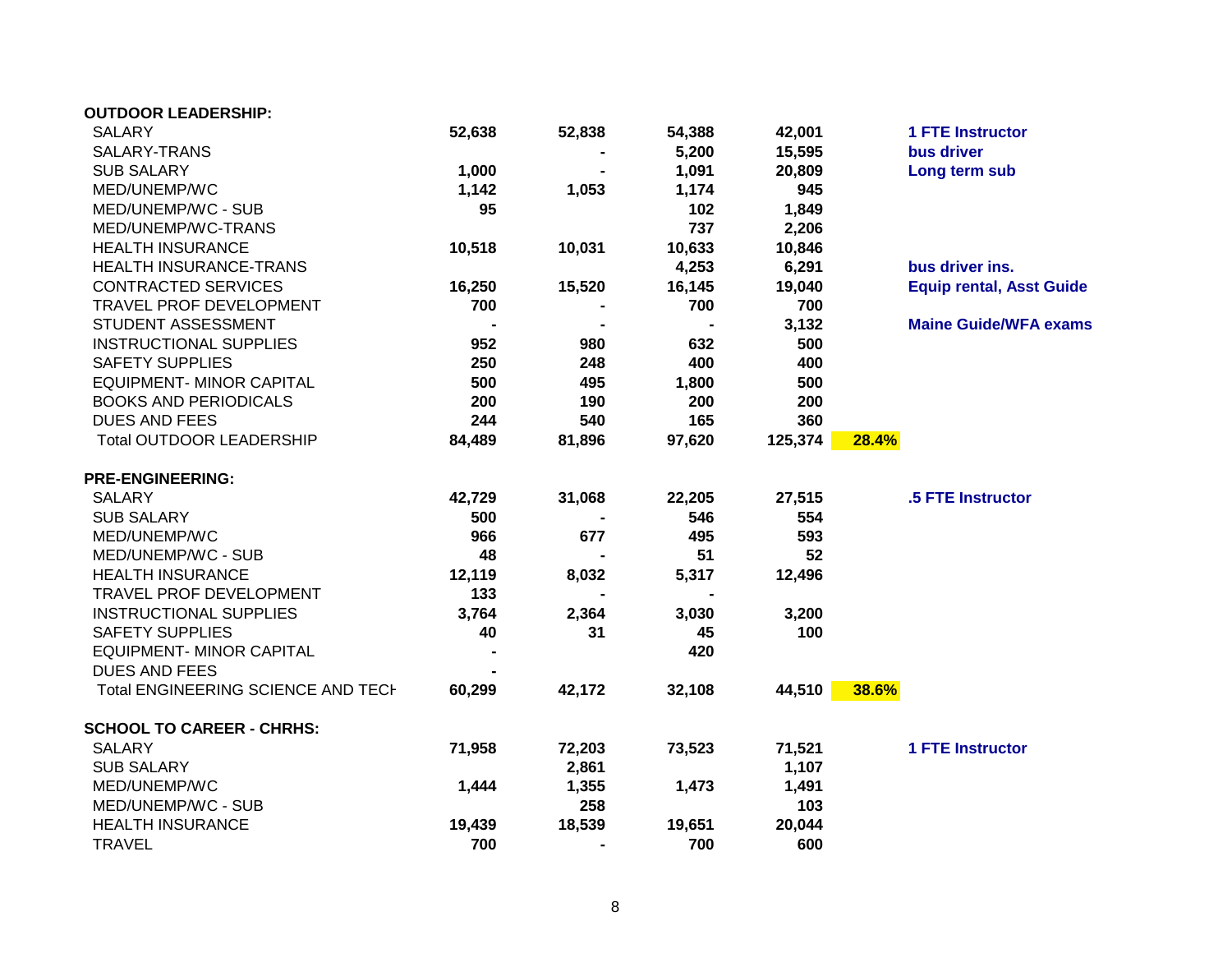| <b>INSTRUCTIONAL SUPPLIES</b>           | 375    | 299    | 375    | 965    |                         |
|-----------------------------------------|--------|--------|--------|--------|-------------------------|
| <b>BOOKS AND PERIODICALS</b>            | 75     |        |        |        |                         |
| <b>DUES AND FEES</b>                    | 220    |        | 220    | 140    |                         |
| <b>Total SCHOOL TO CAREER - CHRHS</b>   | 94,211 | 95,513 | 95,942 | 95,971 | 0.0%                    |
| <b>SCHOOL TO CAREER - OCEANSIDE HS:</b> |        |        |        |        |                         |
| <b>SALARY</b>                           | 55,708 | 55,708 | 57,874 | 43,552 | <b>1 FTE Instructor</b> |
| <b>SUB SALARY</b>                       |        | 3,653  |        |        |                         |
| MED/UNEMP/WC                            | 1,199  | 1,037  | 1,239  | 974    |                         |
| MED/UNEMP/WC - SUB                      |        | 329    |        |        |                         |
| <b>HEALTH INSURANCE</b>                 | 24,237 | 23,115 | 24,502 | 24,992 |                         |
| <b>TRAVEL</b>                           | 350    |        | 350    | 150    |                         |
| <b>INSTRUCTIONAL SUPPLIES</b>           | 475    | 214    | 475    | 1,349  | <b>Review w/ Bobby</b>  |
| <b>EQUIPMENT- MINOR CAPITAL</b>         | 299    |        | 299    |        |                         |
| <b>BOOKS AND PERIODICALS</b>            | 125    |        | 125    |        |                         |
| <b>DUES &amp; FEES</b>                  | 220    |        | 220    | 80     | <b>ACTE membership</b>  |
| Total SCHOOL TO CAREER - OHS            | 82,613 | 84,056 | 85,084 | 71,097 | $-16.4%$                |
| <b>SCHOOL TO CAREER - MVHS:</b>         |        |        |        |        |                         |
| <b>SALARY</b>                           | 51,491 | 51,121 | 53,217 | 55,029 | <b>1 FTE Instructor</b> |
| MED/UNEMP/WC                            | 1,121  | 1,116  | 1,153  | 1,186  |                         |
| <b>HEALTH INSURANCE</b>                 |        | 12,871 | 16,372 | 16,700 |                         |
| <b>TRAVEL</b>                           | 700    |        |        | 500    |                         |
| <b>INSTRUCTIONAL SUPPLIES</b>           | 475    |        | 301    | 1,020  |                         |
| <b>EQUIPMENT- MINOR CAPITAL</b>         | 299    |        | 30     | 150    |                         |
| <b>BOOKS AND PERIODICALS</b>            | 219    |        | 295    |        |                         |
| <b>DUES AND FEES</b>                    | 220    |        | 95     | 20     |                         |
| Total SCHOOL TO CAREER - MVHS           | 54,525 | 65,108 | 71,463 | 74,605 | 4.4%                    |
| <b>SMALL ENGINE REPAIR TECH:</b>        |        |        |        |        |                         |
| <b>SALARY</b>                           | 65,540 | 65,540 | 68,023 | 69,021 | <b>1 FTE Instructor</b> |
| <b>SUB SALARY</b>                       | 1,000  | 1,719  | 1,091  | 1,107  |                         |
| MED/UNEMP/WC                            | 1,380  | 1,268  | 1,426  | 1,445  |                         |
| MED/UNEMP/WC - SUB                      | 95     | 48     | 102    | 103    |                         |
| <b>HEALTH INSURANCE</b>                 | 16,195 | 15,445 | 16,372 | 16,700 |                         |
| <b>CONTRACTED SERVICES</b>              | 100    |        | 250    | 250    | lift inspection         |
| TRAVEL PROF DEVELOPMENT                 | 250    |        | 350    | 250    |                         |
| STUDENT ASSESSMENT                      |        |        |        | 1,860  | <b>EETC</b> tests       |
| <b>INSTRUCTIONAL SUPPLIES</b>           | 1,930  | 2,631  | 4,450  | 4,148  |                         |
| <b>SAFETY SUPPLIES</b>                  | 617    | 114    | 277    | 629    |                         |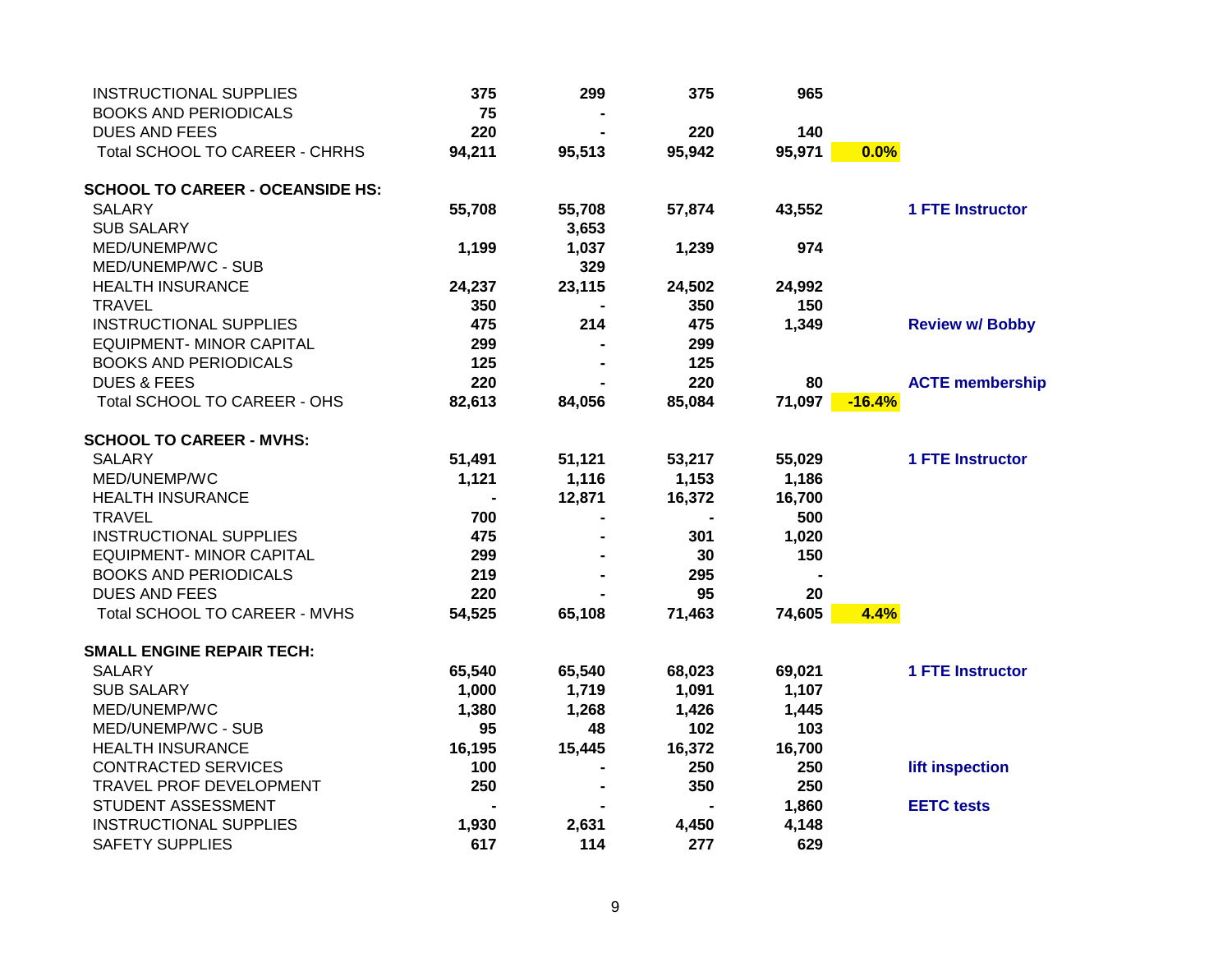| 1,280  | 1,139          | 1,040  | 351    |                                |
|--------|----------------|--------|--------|--------------------------------|
| 125    | 48             | 55     | 250    |                                |
| 750    | 114            | 611    | 1,530  | <b>Diesel texts</b>            |
| 250    | 200            | 100    | 895    | <b>iCEV license/EETC Dues</b>  |
| 89,512 | 88,266         | 94,147 | 98,539 | 4.7%                           |
|        |                |        |        |                                |
| 68,598 | 70,040         | 70,523 | 71,521 | <b>1 FTE Instructor</b>        |
| 500    | 1,048          | 1,091  | 1,107  |                                |
| 1,437  | 1,372          | 1,473  | 1,491  |                                |
| 48     | 48             | 91     | 103    |                                |
| 10,518 | 10,031         | 10,633 | 10,846 |                                |
| 200    |                | 250    | 300    |                                |
| 800    | 290            | 800    | 800    | classroom supplies             |
| 290    |                | 150    |        |                                |
| 750    | 435            | 750    | 850    | books/ebooks                   |
| 215    |                | 135    | 155    |                                |
| 83,356 | 83,264         | 85,896 | 87,173 | 1.5%                           |
|        |                |        |        |                                |
| 29,657 | 29,657         | 30,767 | 31,903 | .5 FTE Instructor              |
| 500    |                |        |        |                                |
| 717    | 590            | 737    | 759    |                                |
| 48     |                |        |        |                                |
| 12,119 | 11,557         | 12,251 | 12,496 |                                |
| 200    |                | 200    |        |                                |
| 2,800  | 2,876          | 2,400  | 2,750  | lumber, bldg material          |
|        |                |        | 400    |                                |
|        |                |        |        |                                |
| 200    |                | 300    | 200    |                                |
|        |                |        |        |                                |
| 46,241 | 44,680         | 46,655 | 48,508 | 4.0%                           |
|        |                |        |        |                                |
| 59,313 | 59,313         | 61,533 | 63,806 | <b>1 FTE Instructor</b>        |
| 1,000  | 107            | 1,091  | 1,107  |                                |
|        |                | 1,306  |        |                                |
| 95     | 10             | 102    | 103    |                                |
| 19,439 | 18,539         | 19,651 | 20,044 |                                |
| 1,000  | $\blacksquare$ | 1,000  | 1,150  | <b>Machine repair services</b> |
|        | 1,265          | 1,106  |        | 1,348                          |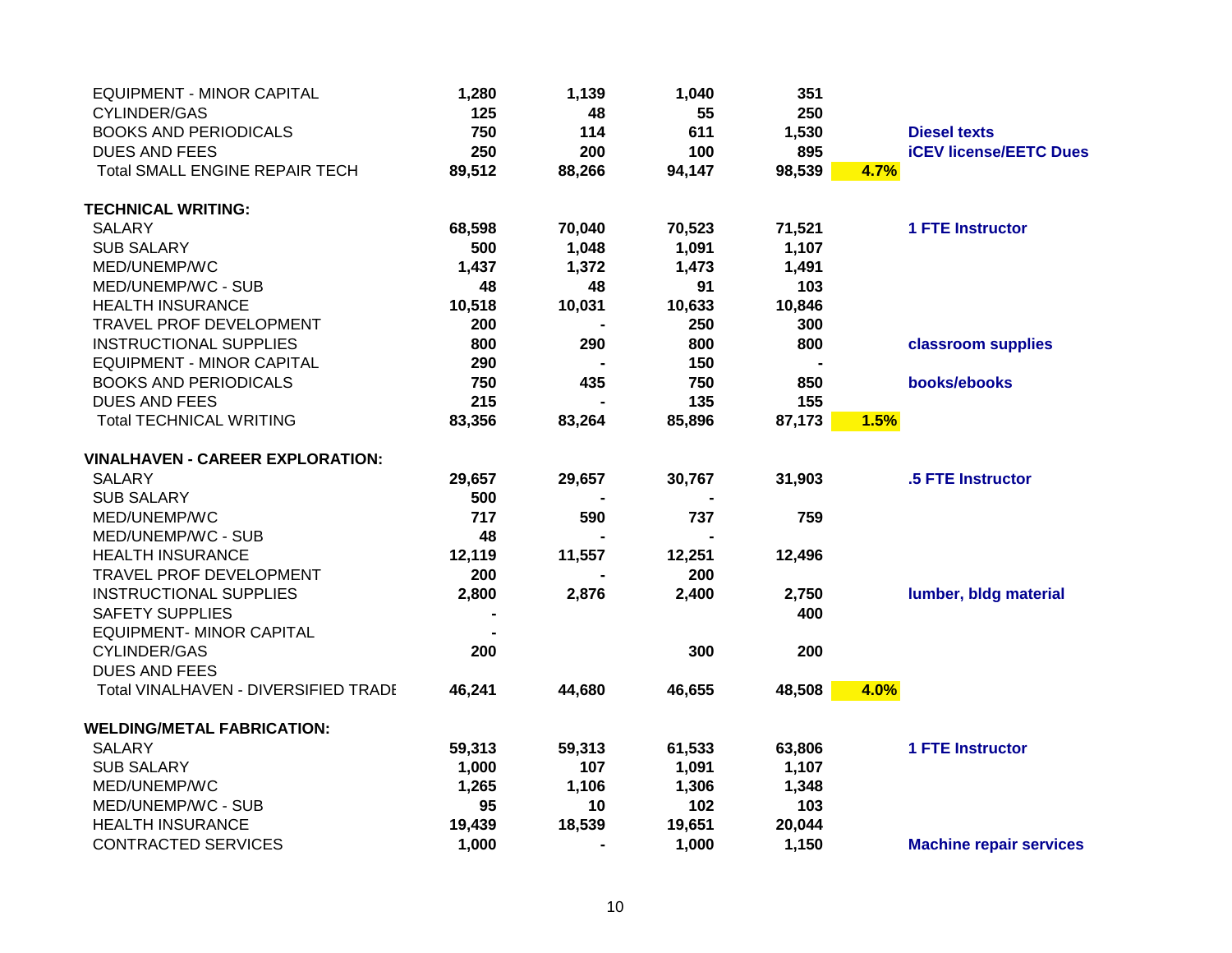| TRAVEL PROF DEVELOPMENT             | 100       |           | 100       |           |      |                                   |
|-------------------------------------|-----------|-----------|-----------|-----------|------|-----------------------------------|
| STUDENT ASSESSMENT                  |           |           |           | 1,950     |      | <b>AWS Weld testing</b>           |
| <b>INSTRUCTIONAL SUPPLIES</b>       | 7,500     | 7,310     | 8,000     | 9,200     |      | steel, electrodes                 |
| <b>SAFETY SUPPLIES</b>              | 1,200     | 1,029     | 1,200     | 620       |      |                                   |
| <b>CYLINDER/GAS</b>                 | 1,600     | 1,656     | 1,800     | 2,070     |      |                                   |
| <b>BOOKS AND PERIODICALS</b>        | 100       |           | 150       |           |      |                                   |
| <b>DUES AND FEES</b>                | 400       |           | 2,500     |           |      |                                   |
| Total WELDING/METAL FABRICATION     | 93,012    | 89,070    | 98,433    | 101,398   | 3.0% |                                   |
| <b>Grand Total Instruction:</b>     | 2,107,111 | 1,905,662 | 2,034,741 | 2,144,269 | 5.4% |                                   |
|                                     |           |           |           |           |      |                                   |
| <b>SKILLS USA:</b>                  |           |           |           |           |      |                                   |
| <b>STIPEND</b>                      | 6,000     | 5,250     | 6,000     | 6,000     |      | <b>2 stipend positions</b>        |
| FICA/MED/UNEMP/WC                   | 100       | 94        | 105       | 113       |      |                                   |
| <b>TRAVEL</b>                       | 2,000     |           | 2,000     | 2,000     |      |                                   |
| <b>INSTRUCTIONAL SUPPLIES</b>       | 200       | 200       | 200       | 200       |      |                                   |
| <b>CONFERENCES/DUES</b>             | 5,300     | 2,424     | 5,300     | 5,300     |      |                                   |
| <b>Total SKILLS USA</b>             | 13,600    | 7,968     | 13,605    | 13,613    | 0.1% |                                   |
| <b>NATIONAL TECH HONOR SOCIETY:</b> |           |           |           |           |      |                                   |
| <b>STIPEND</b>                      | 500       | 500       | 500       | 500       |      |                                   |
| FICA/MED/UNEMP/WC                   |           |           |           |           |      | <b>1 stipend position</b>         |
|                                     | 9         | 9         | 9         | 9         |      |                                   |
| <b>INSTRUCTIONAL SUPPLIES</b>       | 500       | 760       | 600       | 760       |      |                                   |
| <b>DUES AND FEES</b>                | 750       | 530       | 1,000     | 1,000     |      |                                   |
| <b>Total NVHS</b>                   | 1,759     | 1,799     | 2,109     | 2,269     | 7.6% |                                   |
| <b>Grand Total Co-Curricular:</b>   | 15,359    | 9,767     | 15,714    | 15,882    | 1.1% |                                   |
| <b>STUDENT SUPPORT SERVICES</b>     |           |           |           |           |      |                                   |
| <b>STUDENT SERVICES:</b>            |           |           |           |           |      |                                   |
| SALARY-SSC                          | 88,683    | 70,000    | 75,000    | 80,925    |      | 1 FTE                             |
| SALARY - SEC                        | 20,556    | 19,770    |           |           |      | <b>Moved to Director's Office</b> |
| <b>SALARY - SEC SUB</b>             | 500       |           |           |           |      |                                   |
| <b>STIPENDS</b>                     | 6,250     | 5,500     | 6,250     | 6,250     |      | <b>PLCSS/Sch Nurse/EMT</b>        |
| MED/UNEMP/WC - STIPEND              | 118       | 98        | 118       | 118       |      |                                   |
| MED/UNEMP/WC - SSC                  | 1,809     | 1,439     | 1,556     | 1,665     |      |                                   |
| FICA/MED/UNEMP/WC - SEC             | 1,739     | 1,564     |           |           |      |                                   |
| FICA/MED/UNEMP/WC - SEC SUB         | 25        |           |           |           |      |                                   |
| <b>HEALTH INSURANCE - SSC</b>       | 25,103    | 21,935    | 16,372    | 16,700    |      |                                   |
| HEALTH INSURANCE-SEC                | 5,259     | 5,016     |           |           |      |                                   |
| <b>TUITION REIMBURSEMENT</b>        | 4,500     |           |           |           |      |                                   |
| ANNUITY-SSC                         | 1,500     |           |           |           |      |                                   |
|                                     |           |           |           |           |      |                                   |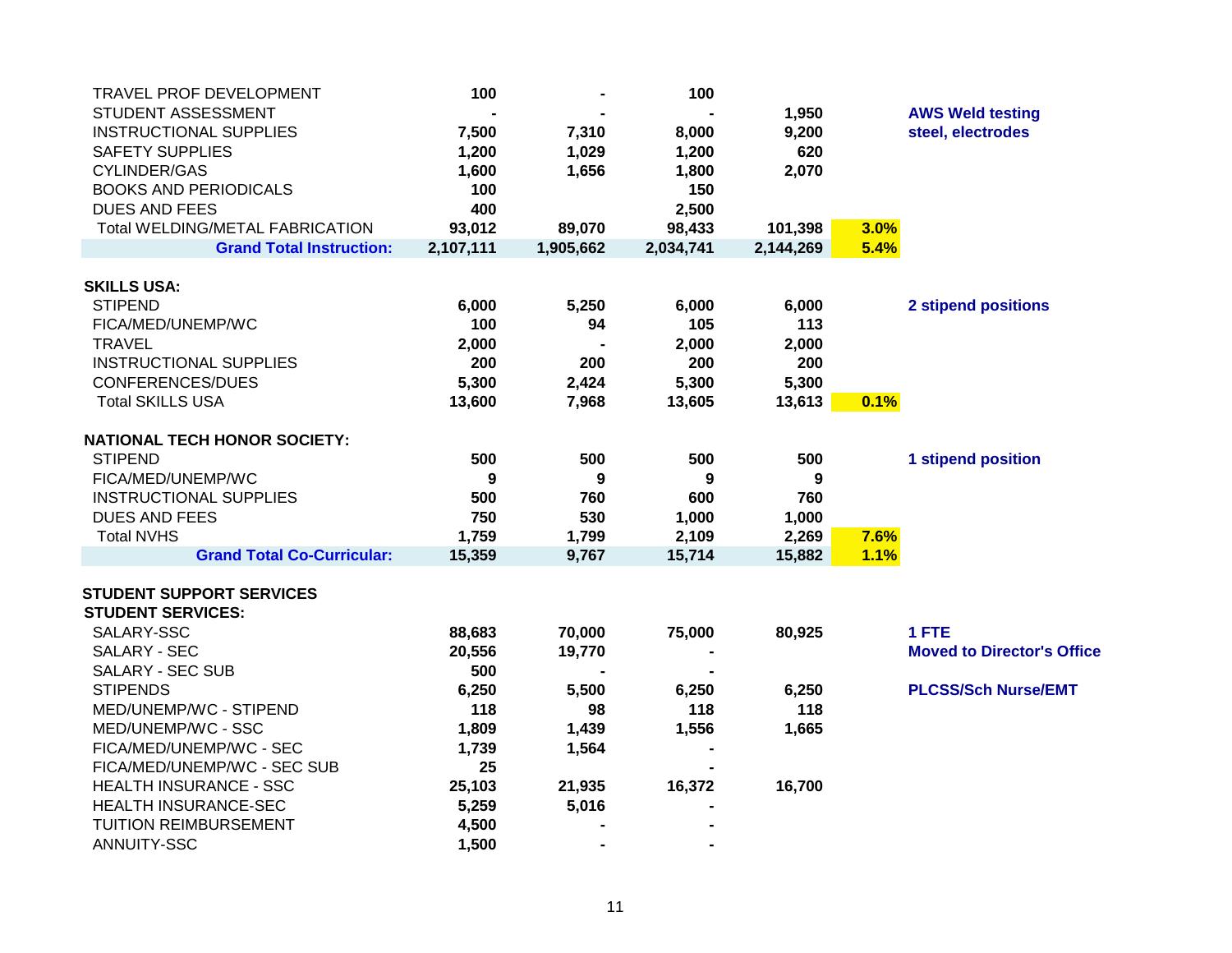| ANNUITY-SEC                         | 1,000   | 1,000   |         |         |                                |
|-------------------------------------|---------|---------|---------|---------|--------------------------------|
| TRAINING AND DEVELOPMENT            | 250     | 449     | 500     | 500     |                                |
| <b>SERVICE CONTRACTS</b>            | 4,736   | 2,718   | 4,082   | 3,668   | copier/usage                   |
| <b>POSTAGE</b>                      | 600     | 677     | 600     | 1,022   | <b>Includes fliers/postage</b> |
| <b>TRAVEL</b>                       |         |         | 400     | 250     |                                |
| <b>GENERAL SUPPLIES</b>             | 1,250   | 387     | 1,250   | 1,736   |                                |
| SUPPLIES - FOOD                     | 1,500   | 1,197   | 1,500   | 1,500   | tours, student visits          |
| STUDENT RECOGNITION                 | 1,500   | 1,182   | 1,500   | 1,800   |                                |
| <b>EQUIPMENT - MINOR CAPITAL</b>    |         |         |         | 200     |                                |
| <b>DUES AND FEES</b>                | 1,120   | 2,013   | 2,460   | 2,825   | <b>One Call Now/Remind</b>     |
| <b>Total STUDENT SERVICES</b>       | 167,998 | 134,945 | 111,588 | 119,159 | 6.8%                           |
| <b>CURRICULUM</b>                   |         |         |         |         |                                |
| <b>SALARY</b>                       | 35,664  | 35,000  |         |         |                                |
| FICA/MED/UNEMP/WC                   | 744     | 674     |         |         |                                |
| <b>HEALTH INSURANCE</b>             | 12,551  | 7,989   |         |         |                                |
| TRAINING AND DEVELOPMENT            | 3,600   | 5,618   |         |         |                                |
| <b>TRAVEL</b>                       | 500     |         |         |         |                                |
| <b>SUPPLIES</b>                     | 250     | 73      |         |         |                                |
| <b>SUPPLIES - FOOD</b>              |         |         |         |         |                                |
| <b>BOOKS</b>                        | 250     |         |         |         |                                |
| <b>DUES AND FEES</b>                | 240     | 75      |         |         |                                |
| <b>TOTAL CURRICULUM</b>             | 53,799  | 49,429  |         |         |                                |
| <b>INSTR. STAFF TRAINING</b>        |         |         |         |         |                                |
| <b>SALARY</b>                       | 17,832  | 17,500  |         |         |                                |
| <b>STIPEND - MENTORS</b>            | 4,000   | 4,400   | 4,800   | 4,800   | 4 mentors                      |
| MED/UNEMP/WC - STIPEND              | 86      | 78      | 90      | 90      |                                |
| FICA/MED/UNEMP/WC                   | 372     | 337     |         |         |                                |
| <b>HEALTH INSURANCE</b>             | 6,276   | 3,995   |         |         |                                |
| <b>COURSE REIMBURSEMENT- PROF</b>   | 15,539  | 7,545   | 17,310  | 18,185  | <b>Course tuition</b>          |
| PROF DEVELOPMENT                    | 3,648   | 2,848   | 5,875   | 4,799   | <b>Workshops</b>               |
| <b>TRAVEL</b>                       | 1,500   |         | 1,500   | 1,500   |                                |
| <b>BOOKS</b>                        | 750     | 242     | 750     | 750     | <b>Books for courses</b>       |
| TOTAL INSTR STAFF TRAINING          | 50,003  | 36,945  | 30,325  | 30,124  | $-0.7%$                        |
| <b>TECHNOLOGY MAINT AND REPAIR:</b> |         |         |         |         |                                |
| <b>SALARY</b>                       | 63,441  | 63,441  | 75,441  | 81,401  | <b>1 FTE position</b>          |
| FICA/MED/UNEMP/WC                   | 5,275   | 5,138   | 6,241   | 6,721   |                                |
| <b>HEALTH INSURANCE</b>             | 10,518  | 10,797  | 10,633  | 10,846  |                                |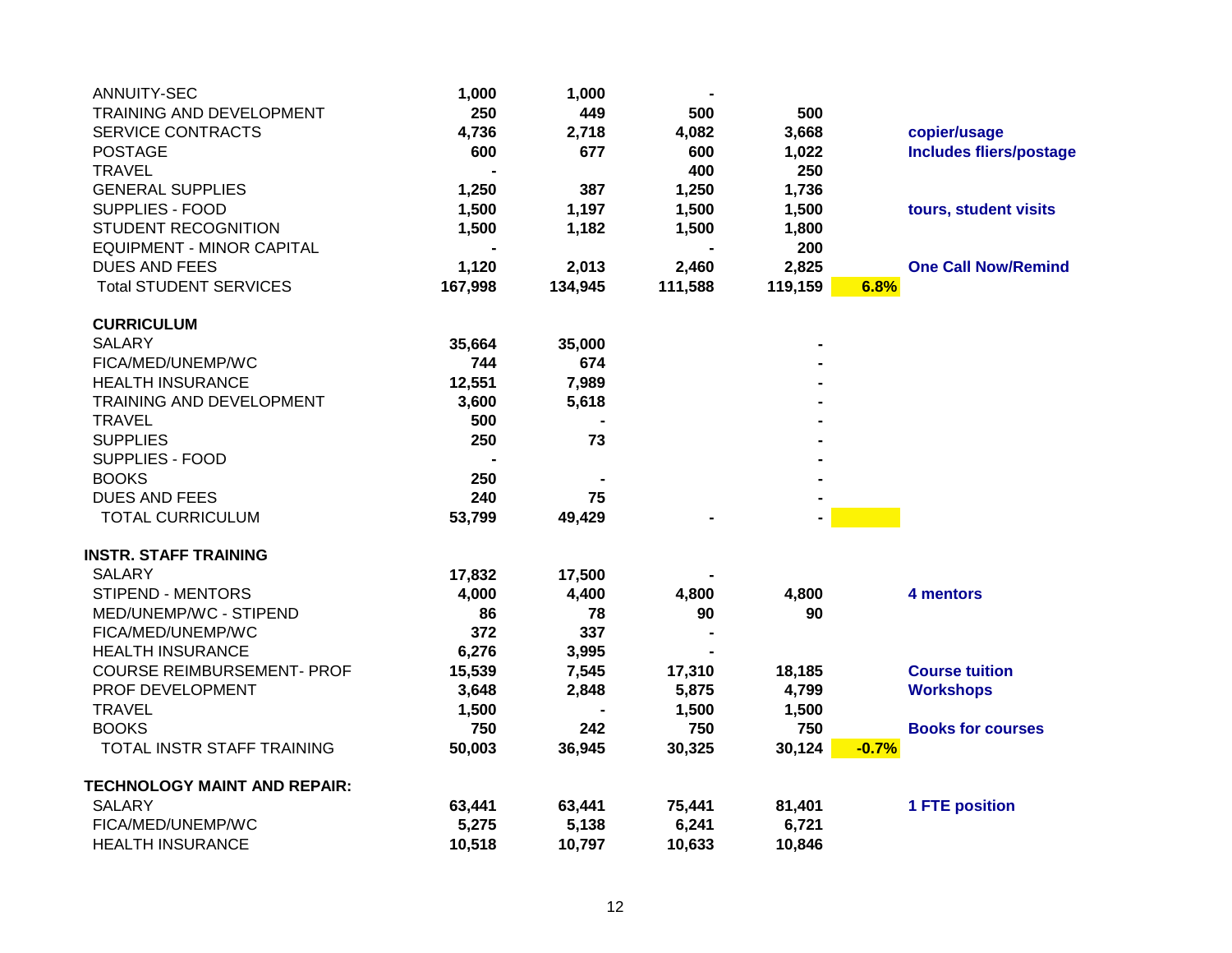| <b>ANNUITY</b>                          | 1,000   |         | 1,000   | 1,000   |                            |
|-----------------------------------------|---------|---------|---------|---------|----------------------------|
| <b>CONTRACTED SERVICES</b>              | 5,000   | 2,607   | 8,700   | 8,800   | Incl server maint contract |
| <b>GENERAL SUPPLIES</b>                 | 200     | 156     | 100     | 100     | [Harbor Digital]           |
| <b>BOOKS</b>                            |         |         | 100     | 100     |                            |
| EQUIPMENT - TECHNOLOGY HARDWARI         | 3,850   | 3,860   | 6,350   | 6,840   |                            |
| EQUIPMENT- TECH SOFTWARE                | 3,180   | 2,954   | 1,335   | 1,000   |                            |
| <b>DUES &amp; FEES</b>                  | 2,052   | 2,094   | 2,000   | 3,752   | <b>Team Viewer Upgrade</b> |
| Total TECHNOLOGY MAINT AND REPAIR       | 94,516  | 91,048  | 111,900 | 120,560 | 7.7%                       |
| <b>STUDENT ASSESSMENT</b>               |         |         |         |         |                            |
| <b>SALARY</b>                           | 17,832  | 17,500  |         |         |                            |
| SALARY - SCHOOL ASST                    |         |         | 7,802   |         |                            |
| FICA/MED/UNEMP/WC                       | 372     | 337     |         |         |                            |
| FICA/MED/UNEMP/WC                       |         |         | 1,105   |         |                            |
| <b>HEALTH INSURANCE</b>                 | 6,276   | 3,995   |         |         |                            |
| <b>INSTR SUPPLIES - TESTING</b>         | 16,454  | 13,926  | 21,552  | 8,278   | <b>NOCTI schoolwide</b>    |
| TOTAL STUDENT ASSESSMENT                | 40,934  | 35,757  | 30,459  | 8,278   | $-72.8%$                   |
| <b>Grand Total Student Support Svcs</b> | 407,250 | 348,124 | 284,272 | 278,121 | $-2.2%$                    |
| <b>SCHOOL BOARD/COMMITTEES:</b>         |         |         |         |         |                            |
| <b>STIPEND</b>                          | 3,200   | 3,060   | 3,200   | 3,200   | \$20/member per meet.      |
| FICA/MED/WC                             | 259     | 245     | 245     | 250     |                            |
| <b>LEGAL SERVICES</b>                   | 7,500   | 7,546   | 10,000  | 10,000  |                            |
| INSURANCE (SCHOOL BD LIABILITY)         | 2,525   | 2,386   | 2,505   | 2,666   | 5% increase                |
| <b>POSTAGE</b>                          | 250     | 148     | 250     | 250     |                            |
| <b>TRAVEL - LODGING</b>                 | 3,225   | 978     | 3,300   | 3,000   |                            |
| SUPPLIES - FOOD                         | 400     | 190     | 400     | 400     |                            |
| DUES AND FEES                           | 2,676   | 2,730   | 2,800   | 3,000   |                            |
| Total SCHOOL BOARD/COMMITTEES           | 20,035  | 17,283  | 22,700  | 22,766  | 0.3%                       |
| <b>OFFICE OF DIRECTOR:</b>              |         |         |         |         |                            |
| SALARY-DIRECTOR                         | 113,300 | 112,692 | 110,000 | 124,085 |                            |
| SALARY-ASST DIRECTOR                    |         |         | 75,000  | 80,925  |                            |
| SALARY-B.MANAGER                        | 69,956  | 69,956  | 79,956  | 86,273  |                            |
| SALARY-SECRETARY                        | 20,557  | 21,884  | 42,370  | 45,718  |                            |
| MED/UNEMP/WC - DIRECTOR                 | 2,264   | 1,565   | 2,203   | 2,464   |                            |
| MED/UNEMP/WC - ASST DIRECTOR            |         |         | 1,556   | 1,665   |                            |
| FICA/MED/UNEMP/WC - B. MANAGER          | 5,799   | 5,425   | 6,604   | 7,113   |                            |
| FICA/MED/UNEMP/WC- SECRETARY            | 1,739   | 1,726   | 3,579   | 3,848   |                            |
| HEALTH INSURANCE - DIRECTOR             | 10,518  | 23,929  | 24,502  | 24,992  |                            |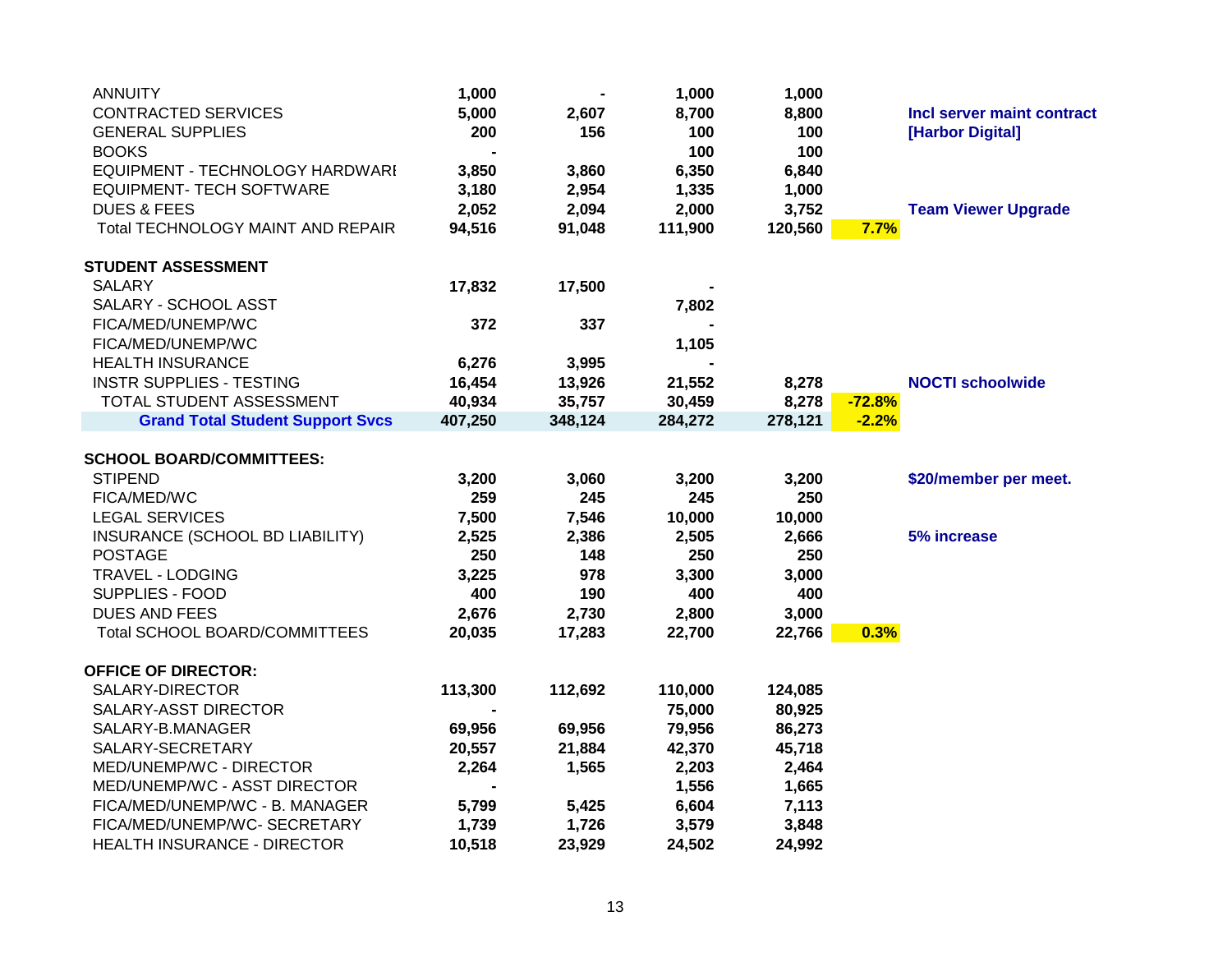| HEALTH INSURANCE - ASST DIRECTOR   |         |                | 24,502  | 24,992  |                                  |
|------------------------------------|---------|----------------|---------|---------|----------------------------------|
| HEALTH INSURANCE-B.MANAGER         | 10,518  | 10,031         | 10,633  | 10,846  |                                  |
| HEALTH INSURANCE-SECRETARY         | 5,259   | 5,016          | 10,633  |         |                                  |
| TUITION REIMBURSEMENT - DIRECTOR   |         |                |         |         |                                  |
| TUITION REIMBURSEMENT - ASST DIR   |         | $\blacksquare$ |         | 1,287   |                                  |
| <b>ANNUITY - DIRECTOR</b>          | 1,500   |                | 1,500   | 1,500   |                                  |
| ANNUITY-B.MANAGER                  | 1,000   | 1,000          | 1,000   | 1,000   |                                  |
| ANNUITY-SECRETARY                  |         |                | 1,000   | 1,000   |                                  |
| CONFERENCES/TRAINING               | 1,000   | 479            | 1,000   | 975     |                                  |
| <b>AUDIT FEES</b>                  | 10,200  | 10,800         | 11,800  | 11,200  | annual audit fee                 |
| <b>SERVICE CONTRACTS / REPAIRS</b> | 4,736   | 2,718          | 4,082   | 3,668   | copier/usage                     |
| ADS SERVICE CONTRACT               | 10,563  | 10,563         | 11,091  | 26,495  | <b>New Software/Annual Maint</b> |
| <b>POSTAGE</b>                     | 500     | 306            | 500     | 500     |                                  |
| <b>ADVERTISING</b>                 | 1,659   | 1,581          | 1,659   | 1,659   |                                  |
| <b>TRAVEL</b>                      | 1,297   |                | 1,044   | 1,000   |                                  |
| <b>GENERAL SUPPLIES</b>            | 3,302   | 1,754          | 3,202   | 2,902   | supplies, copy paper             |
| SUPPLIES - FOOD                    | 1,770   | 833            | 1,870   | 1,800   |                                  |
| <b>EQUIPMENT - MINOR CAPITAL</b>   | 1,125   | 1,125          | 1,125   | 1,305   | <b>iObservation software</b>     |
| <b>DUES AND FEES</b>               | 1,450   | 2,244          | 3,290   | 3,570   | fees, subscriptions              |
| <b>Total OFFICE OF DIRECTOR</b>    | 280,012 | 285,628        | 435,701 | 472,782 | 8.5%                             |
| <b>Grand Total Administration</b>  | 300,047 | 302,911        | 458,401 | 495,548 | 8.1%                             |
| <b>CENTRAL SERVICES:</b>           |         |                |         |         |                                  |
| <b>INTEREST - SHORT-TERM DEBT</b>  | 5,000   | 1,663          | 4,000   | 3,000   |                                  |
| <b>Total CENTRAL SERVICES</b>      | 5,000   | 1,663          | 4,000   | 3,000   |                                  |
|                                    |         |                |         |         |                                  |
| <b>OPERATION OF BUILDING</b>       |         |                |         |         |                                  |
| SALARY-MAINT DIRECTOR              | 51,691  | 51,691         | 61,691  | 66,565  |                                  |
| SALARY- CUSTODIANS                 | 107,640 | 113,869        | 107,536 | 116,880 | 3 F/T custodians/lunch monitor   |
| SALARY-OVERTIME                    | 5,824   | 1,417          | 4,784   | 4,924   |                                  |
| SALARY- SUB CUSTODIAN              |         | 112            |         |         |                                  |
| FICA/MED/UNEMP/WC - MAINT DIR      | 5,932   | 5,648          | 7,047   | 7,590   |                                  |
| FICA/MED/UNEMP/WC - CUSTODIAN      | 12,055  | 12,673         | 12,043  | 13,147  |                                  |
| FICA/MED/UNEMP/WC - OVERTIME       | 649     | 154            | 533     | 549     |                                  |
| FICA/MED/UNEMP/WC - SUB            |         | 30             |         |         |                                  |
| <b>HEALTH INSURANCE- DIRECTOR</b>  | 10,518  | 10,031         | 10,633  | 10,846  |                                  |
| HEALTH INSURANCE- CUSTODIANS       | 33,501  | 27,586         | 31,899  | 32,538  |                                  |
| ANNUITY-MAINT DIRECTOR             | 1,000   |                | 1,000   | 1,000   |                                  |
| PROF DEVELOPMENT                   | 1,000   |                |         |         |                                  |
| UTILITY SERVICES - WATER           | 3,568   | 3,274          | 3,600   | 3,560   | water plus hydrant               |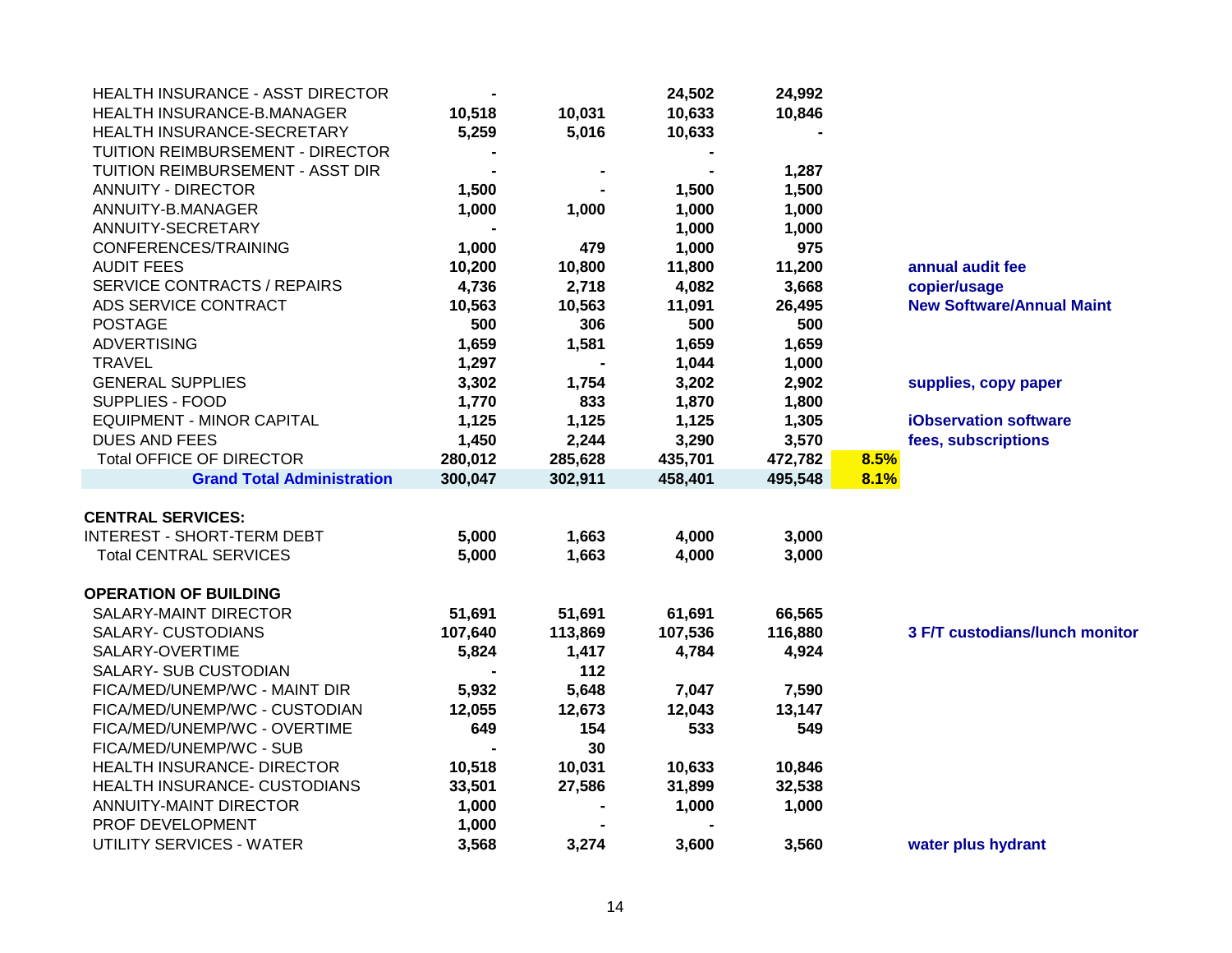| UTILITY SERVICES - SEWAGE              | 2,400   | 979     | 2,400   | 1,900   |          | quarterly sewer                     |
|----------------------------------------|---------|---------|---------|---------|----------|-------------------------------------|
| <b>GENERAL CONTRACTED SERVICES</b>     | 4,000   | 5,556   | 5,712   | 8,500   |          |                                     |
| <b>BUILDING SYSTEM MAINT CONTRACTS</b> | 21,375  | 32,056  | 31,627  | 32,767  |          |                                     |
| <b>RENTAL FEES</b>                     | 3,000   | 800     | 2,400   | 1,600   |          | aerial lift rental                  |
| INSURANCE (PROP/LIABILITY)             | 20,618  | 27,297  | 30,027  | 40,728  |          | 20% increase budgeted               |
| <b>TELEPHONE</b>                       | 5,580   | 6,024   | 6,060   | 6,360   |          | <b>Increase in phone lines</b>      |
| <b>TRAVEL</b>                          | 250     | 161     | 200     | 200     |          |                                     |
| SUPPLIES FOR BLDG AND GROUND MAIL      | 13,500  | 7,565   | 12,000  | 11,000  |          | bldg maintenance                    |
| <b>CUSTODIAL SUPPLIES</b>              | 12,500  | 5,640   | 12,000  | 10,000  |          | custodial supplies                  |
| <b>SAFETY</b>                          | 1,000   | 1,410   | 1,000   | 2,000   |          | <b>Hazardous waste disposal</b>     |
| <b>ENERGY - ELECTRICITY</b>            | 53,796  | 49,835  | 55,000  | 65,000  |          |                                     |
| <b>CYLINDER/GAS</b>                    | 200     | 16      | 200     | 200     |          |                                     |
| <b>ENERGY-LP</b>                       | 60,200  | 32,736  | 50,000  | 43,750  |          | 25,000 gals @ \$1.75                |
| <b>EQUIPMENT</b>                       | 300     |         | 1,350   | 4,849   |          | Zero turn mower                     |
| <b>Total OPERATION OF BUILDING</b>     | 432,097 | 396,560 | 450,742 | 486,453 | 7.9%     |                                     |
| <b>BUILDING IMPROVEMENTS</b>           |         |         |         |         |          |                                     |
| <b>BUILDING IMPROVEMENTS</b>           | 50,000  | 38,669  | 5,540   | 4,000   |          | <b>General landscaping improve.</b> |
| <b>Total BUILDING IMPROVEMENTS</b>     | 50,000  | 38,669  | 5,540   | 4,000   | $-27.8%$ |                                     |
| <b>UNANTICIPATED:</b>                  |         |         |         |         |          |                                     |
| <b>UNANTICIPATED EXPENSE</b>           | 25,000  | 26,600  | 25,000  | 35,000  |          |                                     |
| <b>Total UNANTICIPATED</b>             | 25,000  | 26,600  | 25,000  | 35,000  | 40.0%    |                                     |
| <b>VEHICLE OPERATION &amp; MAINT:</b>  |         |         |         |         |          |                                     |
| <b>MAINT AND REPAIRS</b>               | 4,000   | 508     | 2,500   | 2,500   |          | vehicle/mower/tractor               |
| <b>GENERAL SUPPLIES</b>                | 750     | 472     | 750     | 750     |          |                                     |
| <b>ENERGY-GASOLINE</b>                 | 1,000   | 282     | 1,200   | 1,200   |          |                                     |
| EQUIPMENT/VEHICLE REPLACEMENT          |         |         |         |         |          |                                     |
| Total VEHICLE OPERATIONS & MAINT       | 5,750   | 1,262   | 4,450   | 4,450   | 0.0%     |                                     |
| <b>Grand Total Maintenance</b>         | 512,847 | 463,092 | 485,732 | 529,903 | 9.1%     |                                     |
| <b>TRANSPORTATION</b>                  |         |         |         |         |          |                                     |
| <b>STUDENT TRANSPORTATION:</b>         |         |         |         |         |          |                                     |
| <b>SALARY</b>                          | 18,135  | 14,379  | 7,200   | 9,798   |          | field trips/ferry transport         |
| FICA/MED/UNEMP/WC                      | 2,620   | 1,885   | 1,007   | 1,373   |          |                                     |
| HEALTH INSURANCE-TRANS                 |         |         |         | 3,145   |          |                                     |
| OTHER PROFESSIONAL SERVICES            | 1,131   | 439     | 903     | 703     |          |                                     |
| REPAIR AND MAINTENANCE SERVICES        | 2,500   | 3,682   | 2,500   | 2,500   |          |                                     |
| <b>AUTO INSURANCE</b>                  | 3,668   | 3,654   | 3,837   | 5,712   |          |                                     |
| <b>ENERGY - GASOLINE</b>               | 3,000   | 2,009   | 3,000   | 3,000   |          |                                     |